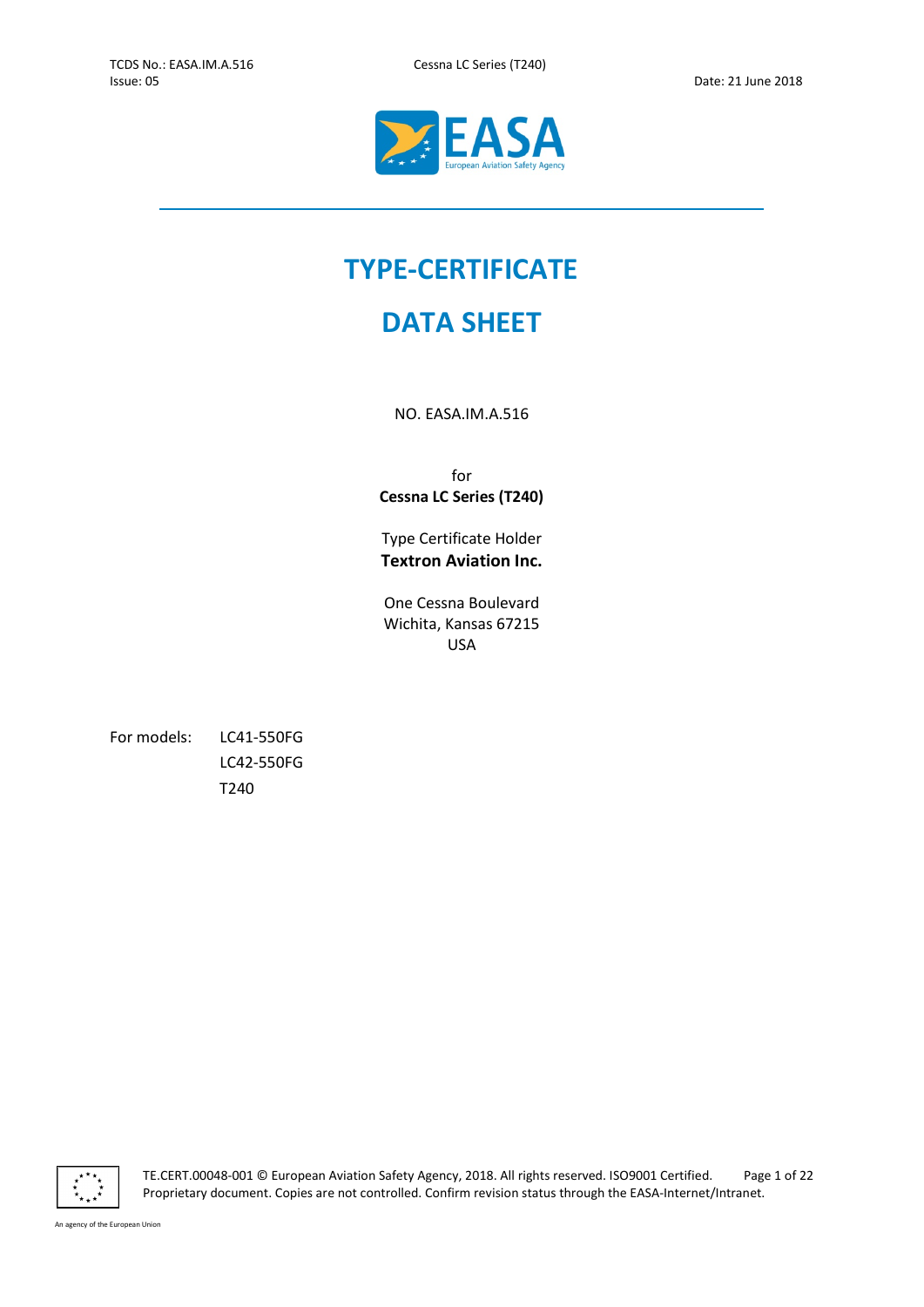# CONTENT

# SECTION A: LC41-550FG

- A.I. General
- A.II. Certification Basis
- A.III. Technical Characteristics and Operational Limitations
- A.IV. Operation and Service Instructions
- A.V. N/A
- A.VI. Notes

## SECTION B: LC42-550FG

- B.I. General
- B.II. Certification Basis
- B.III. Technical Characteristics and Operational Limitations
- B.IV. Operation and Service Instructions
- B.V. N/A
- B.VI. Notes

# SECTION C: T240

- C.I. General
- C.II. Certification Basis
- C.III. Technical Characteristics and Operational Limitations
- C.IV. Operation and Service Instructions
- C.V N/A
- C.VI. Notes

# ADMINISTRATIVE SECTION

- I. Acronyms
- II. Type Certificate Holder Record
- III. Change Record

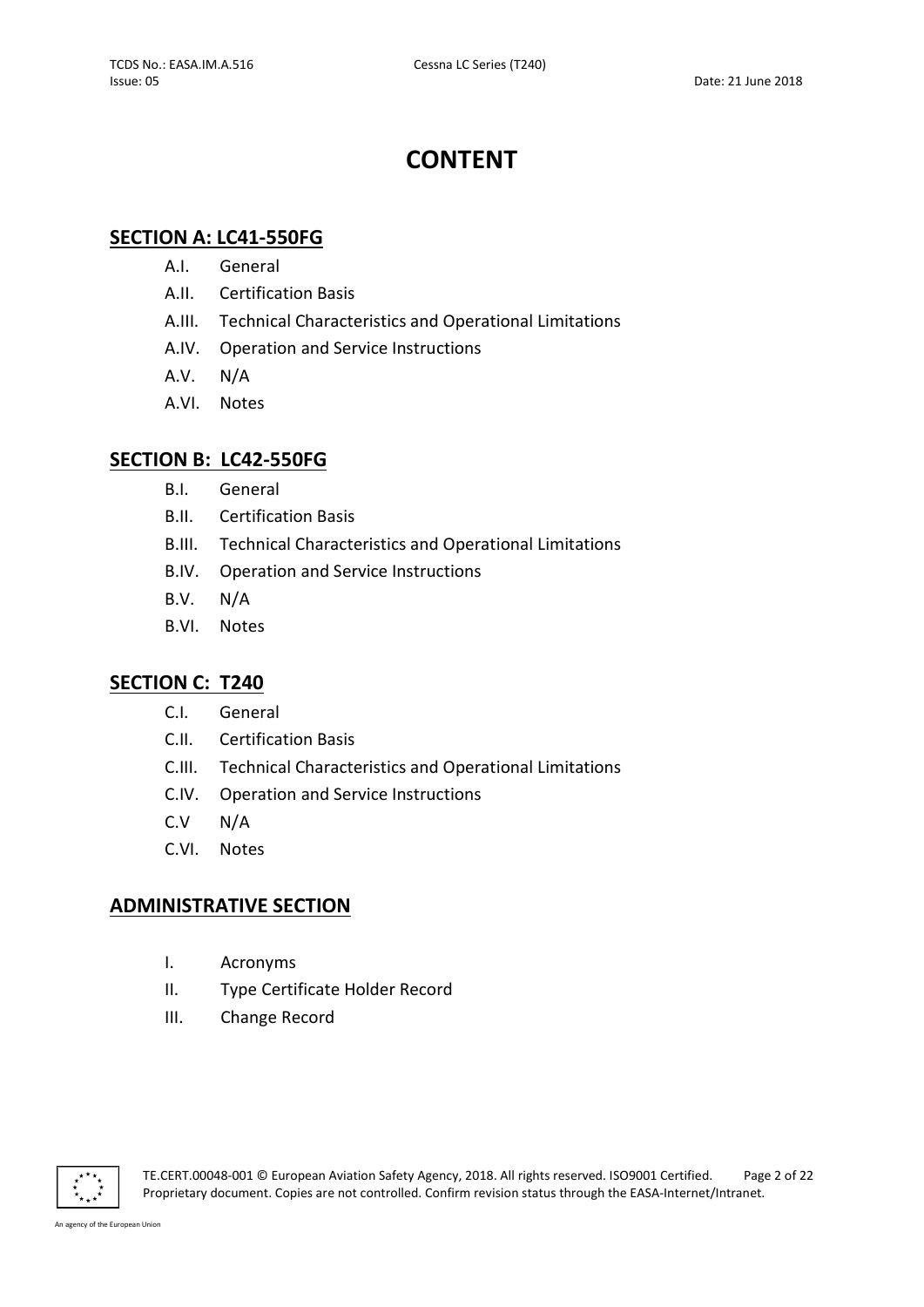# SECTION A: LC41-550FG

### A.I. General

|    | 1. a) Type:                        | LC41-550FG                            |
|----|------------------------------------|---------------------------------------|
|    | b) Model:                          | LC41-550FG                            |
|    | c) Variant:                        | N/A                                   |
|    | 2. Airworthiness Category:         | 14 CFR 23 Utility Category            |
| 3. | <b>Type Certificate Holder:</b>    | Textron Aviation Inc.                 |
|    |                                    | One Cessna Boulevard<br>P.O. Box 7704 |
|    |                                    | Wichita, Kansas 67277                 |
|    |                                    | <b>USA</b>                            |
|    | 4. Manufacturer:                   | Textron Aviation Inc.                 |
|    |                                    | One Cessna Boulevard<br>P.O. Box 7704 |
|    |                                    | Wichita, Kansas 67277                 |
|    |                                    | <b>USA</b>                            |
|    | 5. Certification Application Date: | 03 June 2008                          |
|    | 6. FAA Type Certification Date:    | 08 April 2004                         |

7. (Reserved)

### A.II. EASA Certification Basis

| 1. Reference Date for determining 24 October 2002<br>the applicable requirements: |                                       |
|-----------------------------------------------------------------------------------|---------------------------------------|
| 2. Airworthiness Requirements:                                                    | JAR 23, Amdt 1 dated 01 February 2001 |

3. EASA Special Conditions:

CRI B-52 Human Factors – Integrated Avionics CRI F-51 Equipment, Systems and Installations CRI F-05 Databases and Configuration Files CRI F-06 Digital Devices Design Assurance CRI F-07 Software Aspects of Certification, Application of DO-178B Field Loadable Software and user modifiable Software CRI F-52 Protection from Effects of High Intensity Radiated Fields (HIRF)



TE.CERT.00048-001 © European Aviation Safety Agency, 2018. All rights reserved. ISO9001 Certified. Page 3 of 22 Proprietary document. Copies are not controlled. Confirm revision status through the EASA-Internet/Intranet.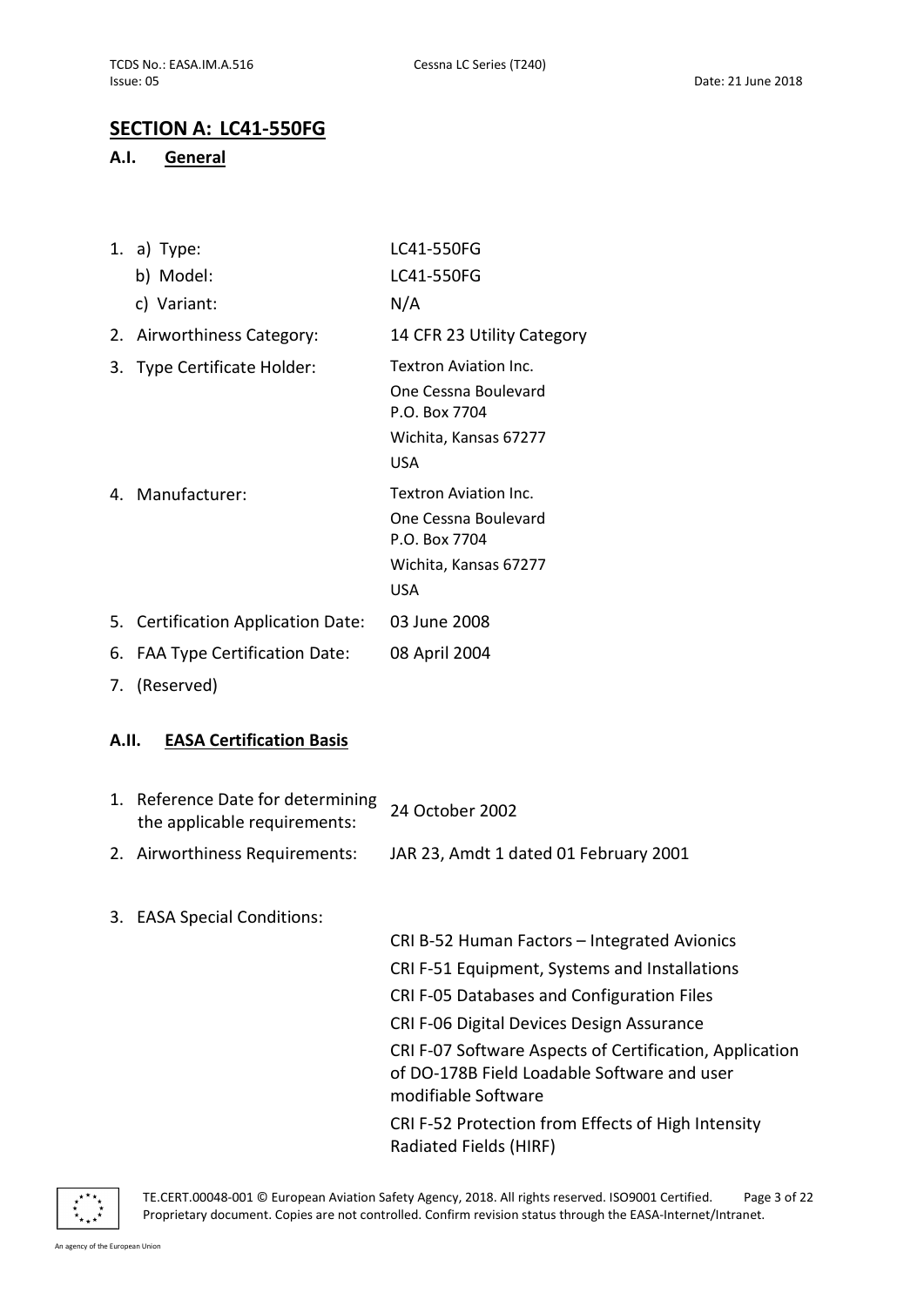|                                   | CRI F-53 Protection from Effect of Lightning Strike -<br>Direct Effects                 |
|-----------------------------------|-----------------------------------------------------------------------------------------|
|                                   | CRI F-54 Protection from Effect of Lightning Strike -<br>Indirect Effects               |
| 4. Deviations:                    | None                                                                                    |
| 5. Equivalent Safety<br>Findings: | None                                                                                    |
| 6. Environmental Standards:       | ICAO Annex 16, Volume I, Chapter 10, 10.4b<br>(further details refer to TCDSN.IM.A.516) |

# A.III. Technical Characteristics and Operational Limitations

| 1. Type Design Definition: |                 | Master Drawing List RC011000, latest FAA approved Revision                                                                                                                                                                                                                                                                                  |  |
|----------------------------|-----------------|---------------------------------------------------------------------------------------------------------------------------------------------------------------------------------------------------------------------------------------------------------------------------------------------------------------------------------------------|--|
|                            | 2. Description: | Single-engine, composite, four-place, low wing airplane, fixed tricycle<br>landing gear.                                                                                                                                                                                                                                                    |  |
|                            | 3. Equipment:   | See Original delivery documents,                                                                                                                                                                                                                                                                                                            |  |
|                            |                 | For Minimum Equipment List refer to AFM                                                                                                                                                                                                                                                                                                     |  |
|                            | 4. Dimensions:  |                                                                                                                                                                                                                                                                                                                                             |  |
|                            | Span            | 10.9 m $(35.8 \text{ ft})$                                                                                                                                                                                                                                                                                                                  |  |
|                            | Length          | 7.68 m $(25.2 ft.)$                                                                                                                                                                                                                                                                                                                         |  |
|                            | Height          | $2.74 \text{ m} (9.0 \text{ ft})$                                                                                                                                                                                                                                                                                                           |  |
|                            | Wing Area       | 13.1 sq.m $(141.2 \text{ ft}^2)$                                                                                                                                                                                                                                                                                                            |  |
| 5.                         | Engine:         |                                                                                                                                                                                                                                                                                                                                             |  |
|                            | 5.1.1 Model:    | Teledyne Continental TSIO-550-C                                                                                                                                                                                                                                                                                                             |  |
| 5.1.2 Type Certificate:    |                 | The EASA Engine Type Certificate standard includes that of FAA<br>TCDS E5SO, based on individual EU member state acceptance or<br>certification of this standard prior to 28 September 2003; Other<br>standards conforming to TC/TCDS standards certified by individual<br>EU member states prior to 28 September 2003 are also acceptable. |  |

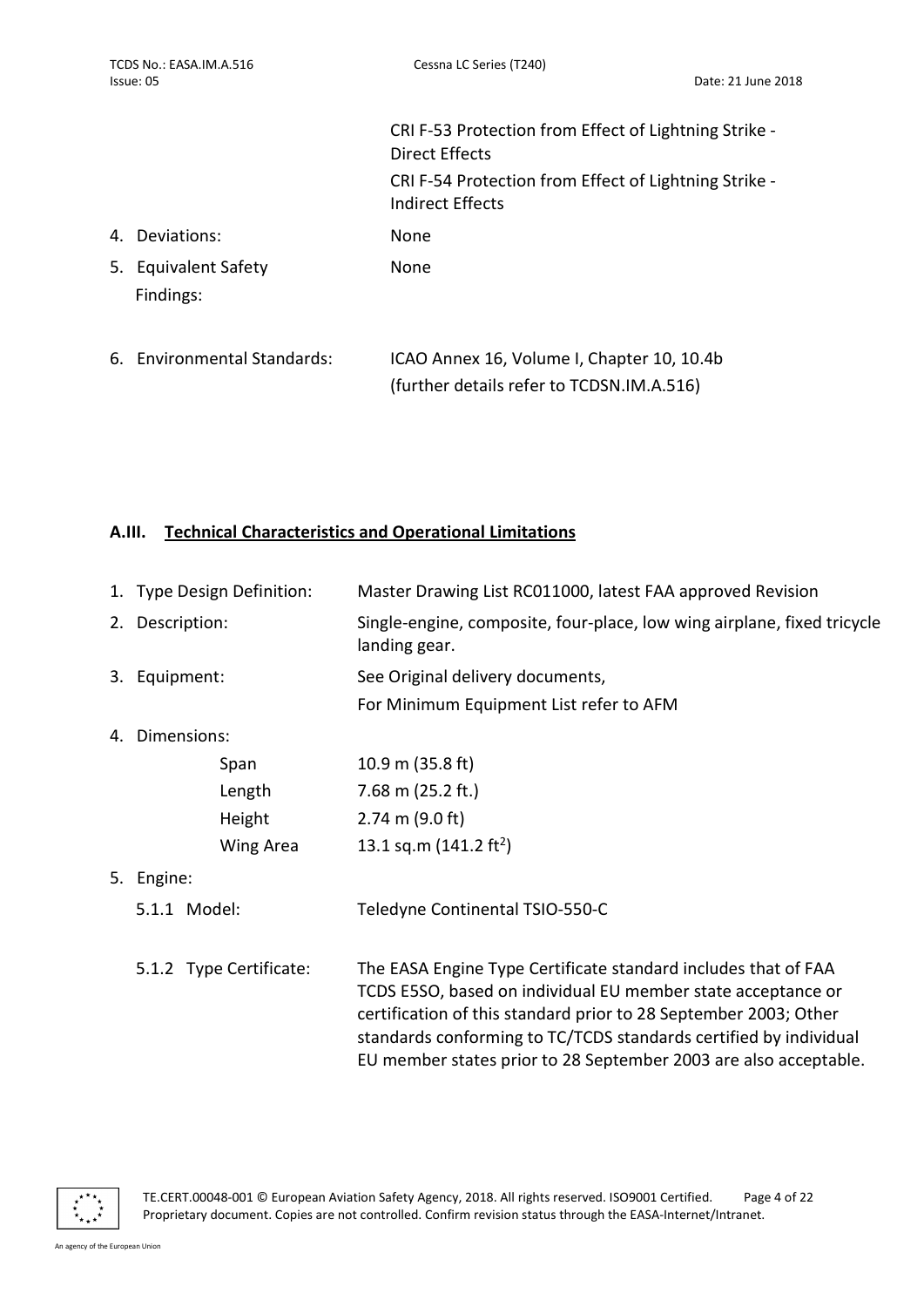|            | 5.1.3 Limitations:                 | For all operations: 2600 RPM (310 hp)                                                                                                                                                                                                                                                                                                                                                                                                                                |                                                                                                                                  |  |
|------------|------------------------------------|----------------------------------------------------------------------------------------------------------------------------------------------------------------------------------------------------------------------------------------------------------------------------------------------------------------------------------------------------------------------------------------------------------------------------------------------------------------------|----------------------------------------------------------------------------------------------------------------------------------|--|
|            |                                    |                                                                                                                                                                                                                                                                                                                                                                                                                                                                      |                                                                                                                                  |  |
|            | 6. (Reserved):                     |                                                                                                                                                                                                                                                                                                                                                                                                                                                                      |                                                                                                                                  |  |
|            | 7. Propellers:                     | Hartzell Model HC-H3YF-1RF/F7693DF or HC-H3YF-1RF/F7693DFK.<br>Hartzell Spinner Assembly, Part No. C-6446-1<br>The EASA Propeller Type Certification standard includes that of<br>FAA TC P35EA, based on individual EU member state acceptance<br>or certification of this standard prior to 28 September 2003; Other<br>standards conforming to TC/TCDS standards certificated by<br>individual EU member States prior to 28 September 2003 are also<br>acceptable. |                                                                                                                                  |  |
|            |                                    |                                                                                                                                                                                                                                                                                                                                                                                                                                                                      | Maximum Diameter: not over 1.98 m (78.0 in.) Minimum<br>Diameter: not under 1.96 m (77.0 in. Number of Blades: 3                 |  |
| 8. Fluids: |                                    |                                                                                                                                                                                                                                                                                                                                                                                                                                                                      |                                                                                                                                  |  |
|            | 8.1 Fuel:                          | 100/100LL minimum grade aviation gasoline                                                                                                                                                                                                                                                                                                                                                                                                                            |                                                                                                                                  |  |
|            | 8.2 Oil:                           | Grade Ashless Dispersant Oil.                                                                                                                                                                                                                                                                                                                                                                                                                                        | MIL-C-6529 or SAEJ1966 Aviation Grade Straight Mineral Oil, for<br>first 25 engine hours. After 25 engine hours, MHS-24 Aviation |  |
|            | 8.3 Coolant:                       | Not applicable                                                                                                                                                                                                                                                                                                                                                                                                                                                       |                                                                                                                                  |  |
|            | 9. Fluid capacities:               |                                                                                                                                                                                                                                                                                                                                                                                                                                                                      |                                                                                                                                  |  |
|            | 9.1 Fuel:                          | Total: 401 litres (106 US Gallons)<br>Usable: 386 litres (102 US Gallons)                                                                                                                                                                                                                                                                                                                                                                                            |                                                                                                                                  |  |
|            | 9.2 Oil:                           |                                                                                                                                                                                                                                                                                                                                                                                                                                                                      | 7.6 litres (8.0 qts.) drainable. See FAA Engine TCDS E5SO                                                                        |  |
|            | 9.3 Coolant system<br>capacity:    | Not Applicable                                                                                                                                                                                                                                                                                                                                                                                                                                                       |                                                                                                                                  |  |
|            | 10. Air Speeds:                    |                                                                                                                                                                                                                                                                                                                                                                                                                                                                      |                                                                                                                                  |  |
|            | <b>Design Manoeuvring</b><br>Speed | $V_A$                                                                                                                                                                                                                                                                                                                                                                                                                                                                | 158 KIAS (162 KCAS)                                                                                                              |  |
|            | <b>Flaps Extended</b>              | <b>VFE</b>                                                                                                                                                                                                                                                                                                                                                                                                                                                           | 117 KIAS (120 KCAS)                                                                                                              |  |
|            | <b>Maximum Cruising</b>            | $V_{NO}$                                                                                                                                                                                                                                                                                                                                                                                                                                                             | 181 KIAS (185 KCAS)                                                                                                              |  |

 $\begin{array}{cc} \star^{\star\star}\star\\ \star^{\star} \\ \star_{\star}\\ \star_{\star\star} \star \end{array}$ 

TE.CERT.00048-001 © European Aviation Safety Agency, 2018. All rights reserved. ISO9001 Certified. Page 5 of 22 Proprietary document. Copies are not controlled. Confirm revision status through the EASA-Internet/Intranet.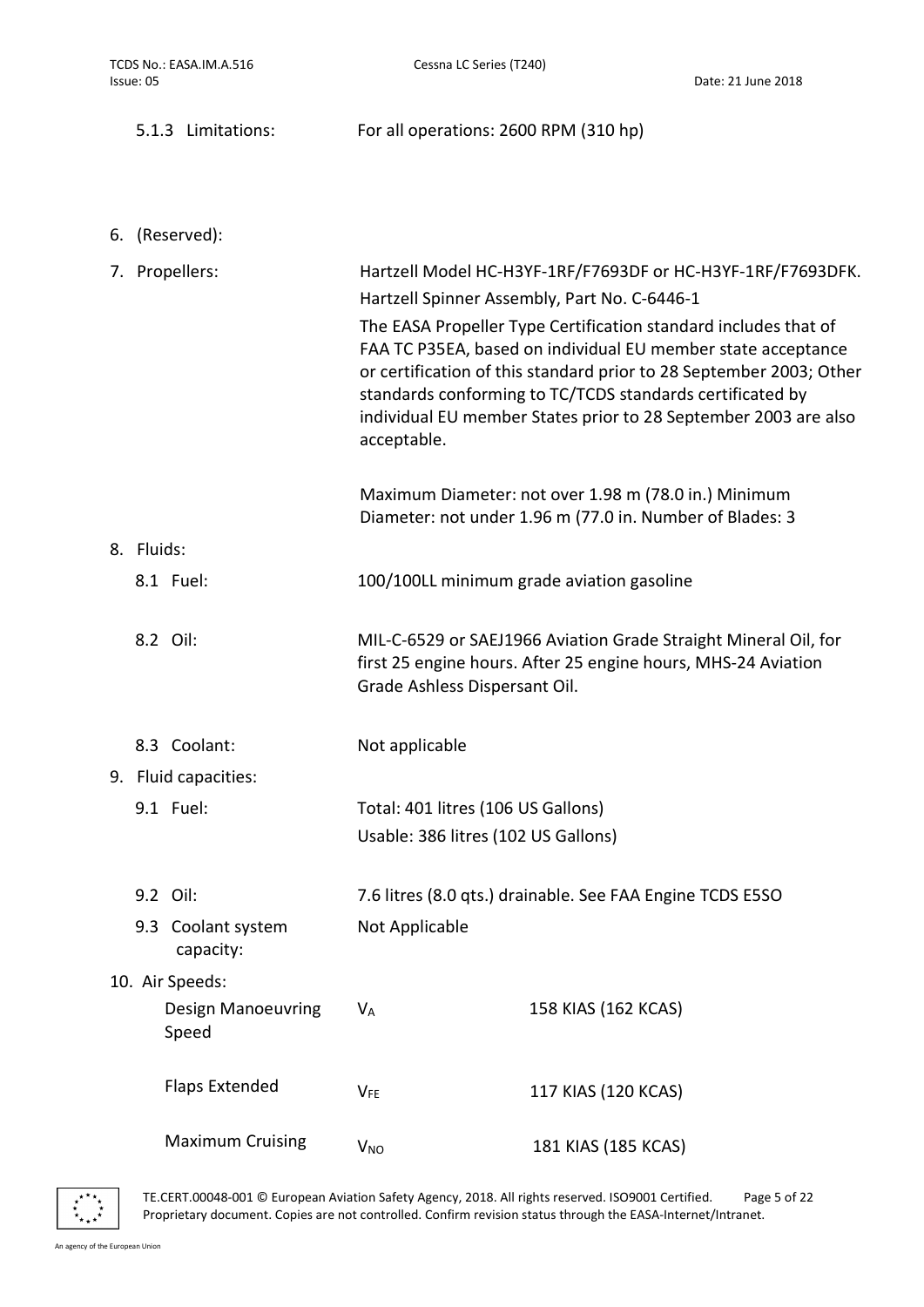Date: 21 June 2018

### Speed

| 11. Maximum Operating<br>Altitude:         | 4267.2 m (14,000 ft) MSL without FAA approved Oxygen system<br>installed.<br>5486.4 m (18,000 ft) MSL or<br>7620 m (25,000 ft) MSL with FAA approved Oxygen system installed                                                                                         |
|--------------------------------------------|----------------------------------------------------------------------------------------------------------------------------------------------------------------------------------------------------------------------------------------------------------------------|
| 12. Allweather Operations<br>Capability:   | VFR Day, VFR Night, IFR<br>Flights into Known or Forecast Icing Conditions is prohibited.                                                                                                                                                                            |
| 13. Maximum Weights:                       |                                                                                                                                                                                                                                                                      |
| Take-Off                                   | 1633 kg (3600 lbs)                                                                                                                                                                                                                                                   |
| Landing                                    | 1551 kg (3420 lbs)                                                                                                                                                                                                                                                   |
| Ramp                                       | 1633 kg (3600 lbs)                                                                                                                                                                                                                                                   |
| 14. Centre of Gravity Range:               |                                                                                                                                                                                                                                                                      |
| <b>Forward Limits:</b>                     | Straight line variation from 2.667 m (105 inc) aft for datum at<br>1179.34 kg to 1315.42 kg (2600 to 2900 lbs.) to 2.763 m (108.8<br>in) aft of datum at 1633 kg (3600 lbs.).                                                                                        |
| <b>Aft Limits:</b>                         | 2.8448 m (112 in.) aft of datum at 1315.42 kg to 1633 kg (2900 to<br>3600 lbs.)                                                                                                                                                                                      |
| 15. Datum:                                 | The forward edge of the wing saddle is located 2.465 m (97.05<br>inches) aft of the reference datum. Refer to the latest revision of<br>Model LC41-550FG/T240 Airplane Maintenance Manual",<br>Document No. 400MM02 or later revisions for detailed<br>instructions. |
| 16. (Reserved):                            |                                                                                                                                                                                                                                                                      |
| 17. Levelling Means:                       | Plumb target and plumb line hanger are located in the rear seat<br>area.                                                                                                                                                                                             |
| 18. Minimum Flight Crew:                   | One (Pilot)                                                                                                                                                                                                                                                          |
| 19. Maximum Passenger<br>Seating Capacity: | 3                                                                                                                                                                                                                                                                    |

# 20. (Reserved):



TE.CERT.00048-001 © European Aviation Safety Agency, 2018. All rights reserved. ISO9001 Certified. Page 6 of 22 Proprietary document. Copies are not controlled. Confirm revision status through the EASA-Internet/Intranet.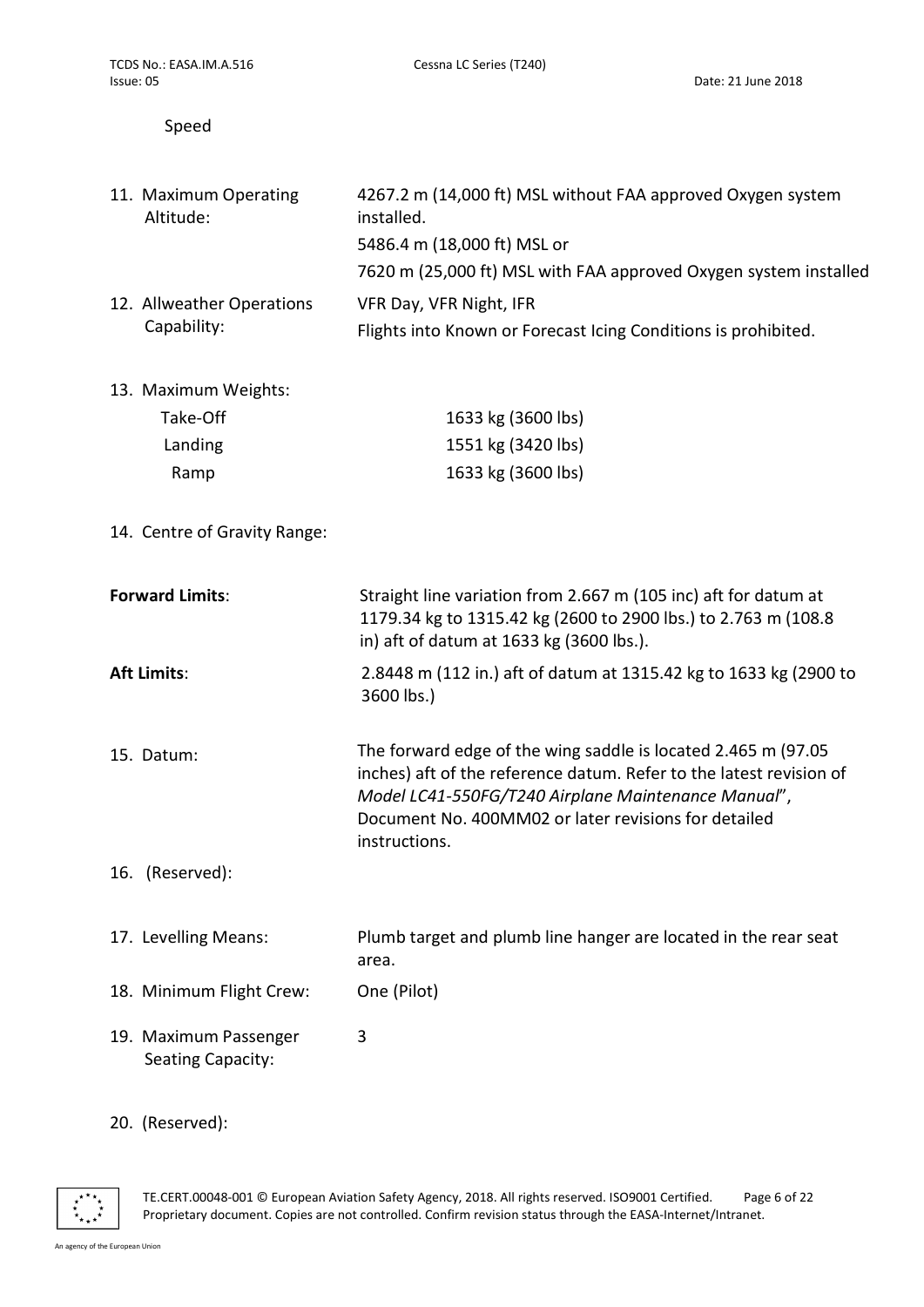| 21. Baggage/Cargo<br>Compartments: | 9.07 kg (20 lbs.) allowed on the hat shelf<br>54.43 kg (120 lbs.) total. |            |
|------------------------------------|--------------------------------------------------------------------------|------------|
| Wheels and Tyres                   | Nose Wheel Tyre Size                                                     | $5.00 - 5$ |
|                                    | Main Wheel Tyre Size                                                     | $6.00 - 6$ |
|                                    |                                                                          |            |

| 22. Component Operation     | Refer to Maintenance Manual               |  |
|-----------------------------|-------------------------------------------|--|
| Time:                       |                                           |  |
| 23. Additional Limitations: | Airframe Life Limit: 25,200 flight hours. |  |

### A.IV. Operating and Service Instructions

| 1. Airplane Flight Manual (AFM):                                               | Airplane Serial Numbers 41002 through 41041<br>(5426.2 m i.e. 18000 ft MSL, max operating<br>altitude): The latest FAA approved revision of<br>"Pilots Operating Handbook and Airplane Flight<br>Manual", Document no. RC050000. (Note:<br>Maximum operating altitude is increased to 7620<br>m i.e. 25,000 ft MSL if modified in accordance with<br>Lancair Service Letter SL-04-010 and equipped with<br>the latest FAA Approved Revision of "Pilots<br>Operating Handbook and Flight Manual",<br>Document no.RC050002.) |
|--------------------------------------------------------------------------------|----------------------------------------------------------------------------------------------------------------------------------------------------------------------------------------------------------------------------------------------------------------------------------------------------------------------------------------------------------------------------------------------------------------------------------------------------------------------------------------------------------------------------|
|                                                                                | Airplane Serial Numbers 41042 and On (7620 M i.e.<br>25,000 ft MSL max. operating altitude): The latest<br>FAA Approved Revision of "Pilots Operating<br>Handbook and Flight Manual", Document no.<br>RC050002 or RC050005 as appropriate for the<br>avionics package installed when the airplane was<br>produced.                                                                                                                                                                                                         |
|                                                                                | The required equipment for various types of<br>operations is specified in Appendix A of Section 6<br>of the latest FAA Approved Revision of<br>Documents RC050000, RC050002 or RC050005<br>(as required above).                                                                                                                                                                                                                                                                                                            |
| 2. Airplane Maintenance Manual (AMM):<br>(Including Airworthiness Limitations) | Model LC41-550FG/T240 Maintenance<br>Manual Document No. 400MM02, latest<br>revision                                                                                                                                                                                                                                                                                                                                                                                                                                       |



TE.CERT.00048-001 © European Aviation Safety Agency, 2018. All rights reserved. ISO9001 Certified. Page 7 of 22 Proprietary document. Copies are not controlled. Confirm revision status through the EASA-Internet/Intranet.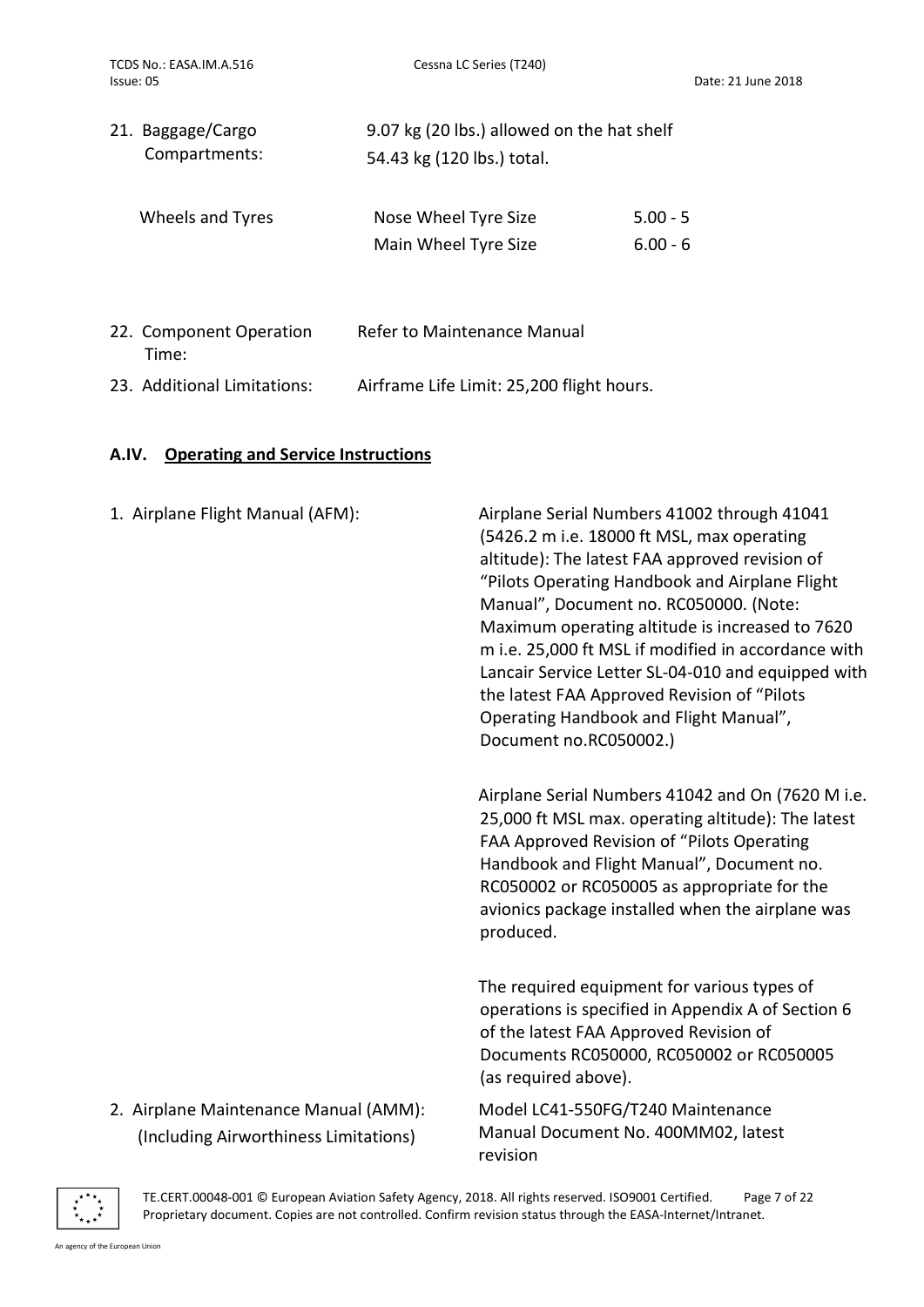### A.V. N/A

### A.VI. Notes:

The basic required equipment as prescribed in the applicable airworthiness regulations must be installed in the airplane for certification.

- NOTE 1: A current weight and balance report with a list of equipment included in the certified empty weight must be provided for each aircraft at the time of original airworthiness certification.
- NOTE 2: FAA Approved Pilot's Operating Handbook and FAA Approved Airplane Flight Manual (AFM/POH): Part No. RC050005 or later FAA approved revisions are applicable to the Model LC41-550FG. The Airplane must be operated according to the appropriate AFM or POH/AFM. Required placards are included in the AFM or POH/AFM.
- NOTE 3: Exterior colours are limited to those specified in the latest FAA approved revision to Chapter 4 of "LC41-550FG/T240 Airplane Maintenance Manual" Document No. 400MM02 , latest version.
- NOTE 4: Production Basis: Production Certificate No. PC-4 dated December 5, 2007 for serial numbers 411001 and up. Previous Production Certificate No. 719NM, dated November 1, 2005.
- NOTE 5 Major structural repairs must be accomplished by an appropriate FAA certified person qualified to perform maintenance on composite aircrafts structure, using materials and processes in accordance with the FAA approved Cessna Aircraft Company "LC-550FG series Structural Repair Manual", Document no. 30/40SR00 or later revision, or other methods approved by the FAA. Material compatibility, environmental effects, strength, fatigue, lightening protection and flutter must be addressed in any major structural repair.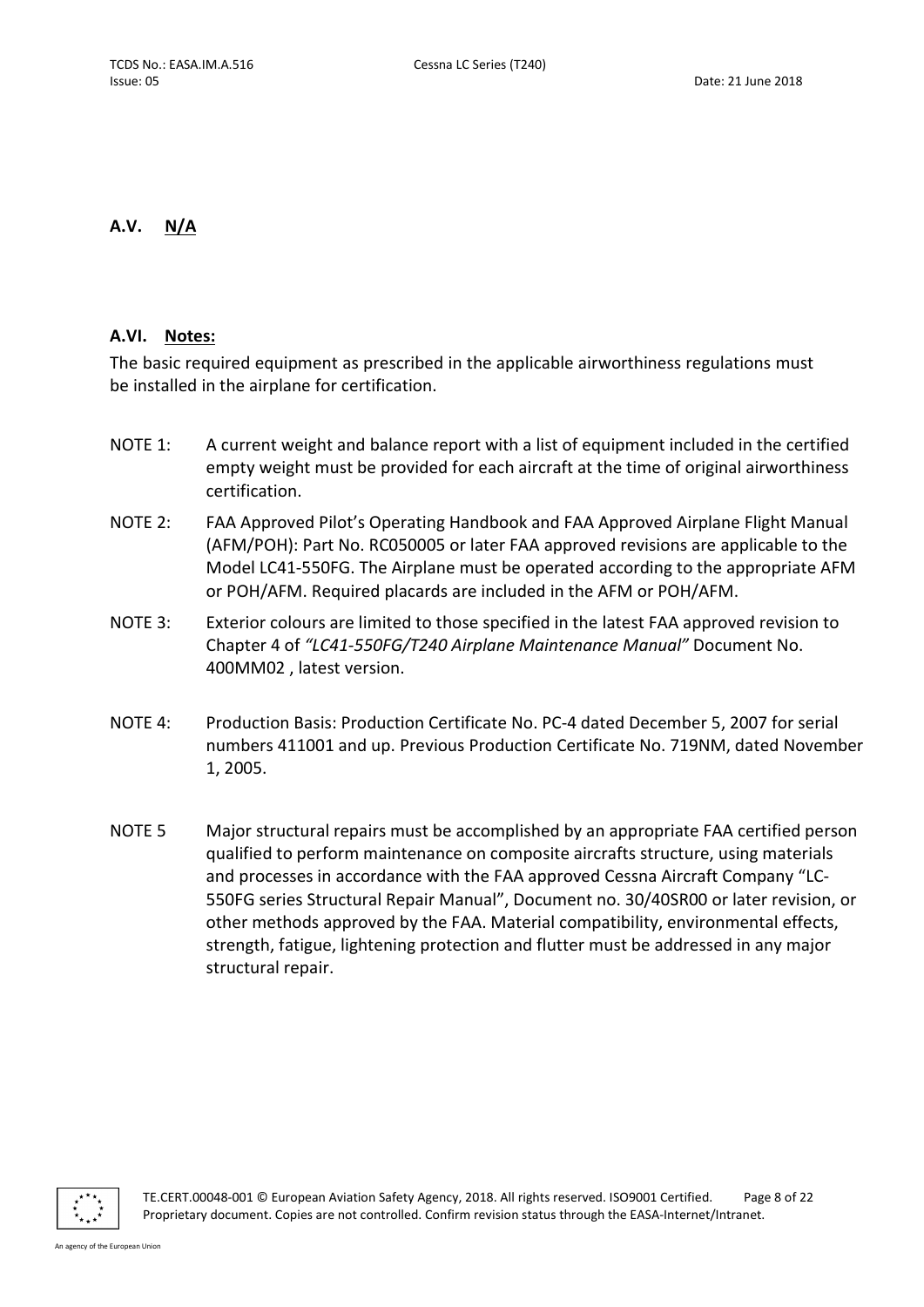# SECTION B: LC42-550FG

### B.I. General

This data sheet, which is a Restricted Type Certificate, prescribes conditions and limitations under which the product for which Restricted Type Certificate was issued meets the airworthiness requirements of the European Aviation Safety Agency.

1. a) Type: b) Model: c) Variant: LC42-550FG LC42-550FG N/A 2. Airworthiness Category: 14 CFR 23 Utility Category 3. Type Certificate Holder: Textron Aviation Inc. One Cessna Boulevard P.O. Box 7704 Wichita, Kansas 67277 USA 4. Manufacturer: Textron Aviation Inc. One Cessna Boulevard P.O. Box 7704 Wichita, Kansas 67277 USA 5. Certification Application Date: 31 May 2011 6. FAA Type Certification Date: 30 March 2003 7. EASA Restricted Type Certificate Date: 15 Mar 2013

### B.II. EASA Restricted Certification Basis

- 1. Reference Date for determining Reference Date for determining 24 Oct 2002
- 2. Airworthiness Requirements: JAR 23, Amdt 1 dated 01 February 2001
- 3. Special Conditions:

CRI B-52 Human Factors – Integrated Avionics CRI F-51 Equipment, Systems and Installations CRI F-05 Databases and Configuration Files CRI F-06 Digital Devices Design Assurance CRI F-07 Software Aspects of Certification, Application



TE.CERT.00048-001 © European Aviation Safety Agency, 2018. All rights reserved. ISO9001 Certified. Page 9 of 22 Proprietary document. Copies are not controlled. Confirm revision status through the EASA-Internet/Intranet.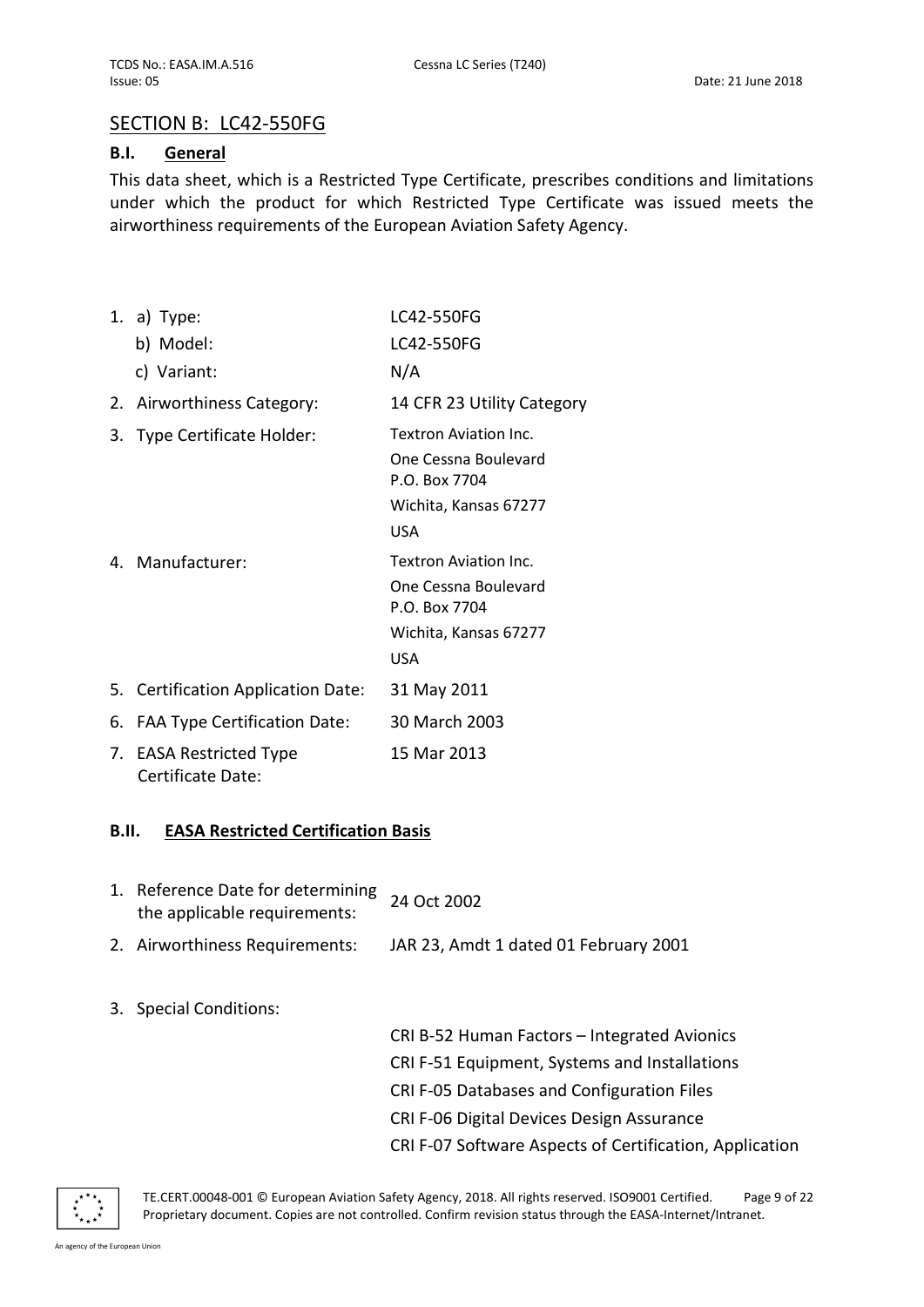|                                   | of DO-178B Field Loadable Software and user<br>modifiable Software            |
|-----------------------------------|-------------------------------------------------------------------------------|
|                                   | CRI F-52 Protection from Effects of High Intensity<br>Radiated Fields (HIRF)  |
|                                   | CRI F-53 Protection from Effect of Lightning Strike -<br>Direct Effects       |
|                                   | CRI F-54 Protection from Effect of Lightning Strike -<br>Indirect Effects     |
| 5. Deviations:                    | None                                                                          |
| 6. Equivalent Safety<br>Findings: | None                                                                          |
| 6. Environmental Standards:       | ICAO Annex 16, Volume I, Part II<br>(further details refer to TCDSN.IM.A.516) |

# B.III. Technical Characteristics and Operational Limitations

|    | 1. Type Design Definition: | Master Drawing List RB011000, latest FAA approved Revision                                                                                                                   |  |
|----|----------------------------|------------------------------------------------------------------------------------------------------------------------------------------------------------------------------|--|
|    | 2. Description:            | Single-engine, composite, four-place, low wing airplane, fixed<br>tricycle landing gear.                                                                                     |  |
| 3. | Equipment:                 | See Original delivery documents,                                                                                                                                             |  |
|    |                            | For Minimum Equipment List refer to AFM                                                                                                                                      |  |
| 4. | Dimensions:                |                                                                                                                                                                              |  |
|    | Span                       | 10.92 m (35.8 ft)                                                                                                                                                            |  |
|    | Length                     | 7.68 m $(25.2 \text{ ft.})$                                                                                                                                                  |  |
|    | Height                     | $2.74 \text{ m} (9.0 \text{ ft})$                                                                                                                                            |  |
|    | Wing Area                  | 13.1 sq.m (141.2)<br>ft <sup>2</sup>                                                                                                                                         |  |
| 5. | Engine:                    |                                                                                                                                                                              |  |
|    | 5.1.1 Model:               | Teledyne Continental IO-550-N                                                                                                                                                |  |
|    |                            | (Refer Engine TCDS EASA.IM.E.100)                                                                                                                                            |  |
|    | 5.1.2 Type Certificate:    | The EASA Engine Type Certificate standard includes that of<br>FAA TCDS E3SO; based on individual EU member state<br>acceptance or certification of this standard prior to 28 |  |

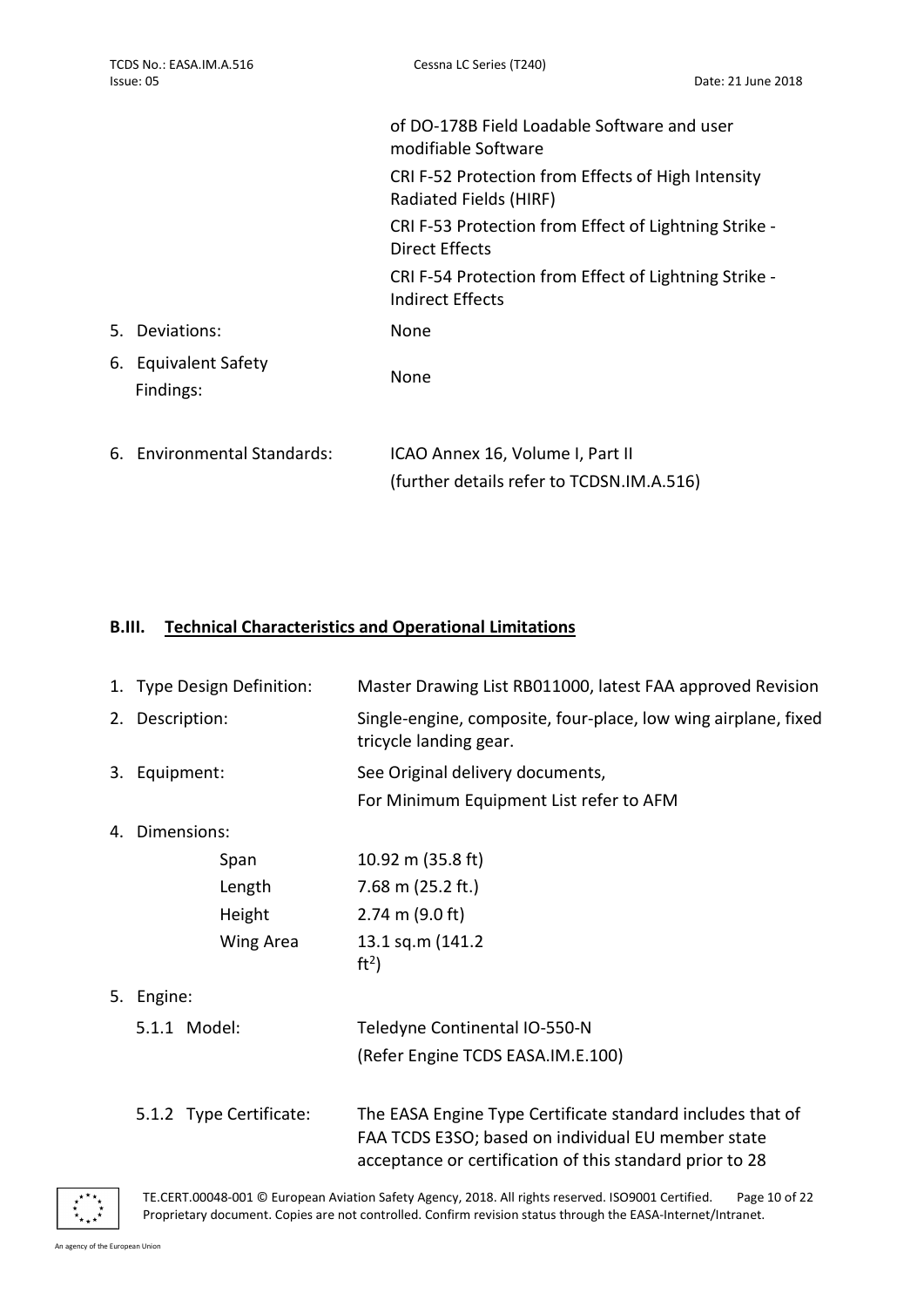| TCDS No.: EASA.IM.A.516<br>Issue: 05                                                                         |  |                                    | Cessna LC Series (T240)                                                                                                                                           |                                                        | Date: 21 June 2018 |
|--------------------------------------------------------------------------------------------------------------|--|------------------------------------|-------------------------------------------------------------------------------------------------------------------------------------------------------------------|--------------------------------------------------------|--------------------|
|                                                                                                              |  |                                    | September 2003. Other standards conforming to TC/TCDS<br>standards certified by individual EU member states prior to 28<br>September 2003 are also acceptable.    |                                                        |                    |
|                                                                                                              |  | 5.1.3 Limitations:                 | For all operations: 2700 RPM (310 hp)                                                                                                                             |                                                        |                    |
|                                                                                                              |  |                                    |                                                                                                                                                                   |                                                        |                    |
|                                                                                                              |  | 6. (Reserved):                     |                                                                                                                                                                   |                                                        |                    |
|                                                                                                              |  | 7. Propellers:                     | McCauley Propeller Model D3A34C444/78MLA-0 and McCauley<br>Spinner E-7819 (see Note 6)<br>IM.P.190                                                                |                                                        |                    |
|                                                                                                              |  | 8. Fluids:                         |                                                                                                                                                                   |                                                        |                    |
|                                                                                                              |  | 8.1 Fuel:                          |                                                                                                                                                                   | 100/100LL minimum grade aviation gasoline              |                    |
|                                                                                                              |  | 8.2 Oil:                           | MIL-C-6529 or SAEJ1966 Aviation Grade Straight Mineral Oil,<br>for first 25 engine hours. After 25 engine hours, MHS-24<br>Aviation Grade Ashless Dispersant Oil. |                                                        |                    |
|                                                                                                              |  | 8.3 Coolant:                       | Not applicable                                                                                                                                                    |                                                        |                    |
|                                                                                                              |  | 9. Fluid capacities:               |                                                                                                                                                                   |                                                        |                    |
|                                                                                                              |  | 9.1 Fuel:                          | Total: 401 litres (106 US Gallons)                                                                                                                                |                                                        |                    |
|                                                                                                              |  |                                    | Usable: 386 litres (102 US Gallons)                                                                                                                               |                                                        |                    |
|                                                                                                              |  | 9.2 Oil:                           |                                                                                                                                                                   | 7.60 litres (8.0 qts.) drainable. See Engine TCDS E3SO |                    |
|                                                                                                              |  | 9.3 Coolant system<br>capacity:    | Not Applicable                                                                                                                                                    |                                                        |                    |
|                                                                                                              |  | 10. Air Speeds:                    |                                                                                                                                                                   |                                                        |                    |
|                                                                                                              |  | <b>Design Manoeuvring</b><br>Speed | $V_A$                                                                                                                                                             | 148 KIAS (149 KCAS)                                    |                    |
|                                                                                                              |  | <b>Flaps Extended</b>              | <b>VFE</b>                                                                                                                                                        | 119 KIAS (120 KCAS)                                    |                    |
|                                                                                                              |  | <b>Maximum Cruising</b>            | $V_{NO}$                                                                                                                                                          | 178 KIAS (180 KCAS)                                    |                    |
| Speed<br>Note: V <sub>NO</sub> decreases by 4 KIAS for each 1000 ft above 12,000<br>feet (pressure altitude) |  |                                    |                                                                                                                                                                   |                                                        |                    |



TE.CERT.00048-001 © European Aviation Safety Agency, 2018. All rights reserved. ISO9001 Certified. Page 11 of 22 Proprietary document. Copies are not controlled. Confirm revision status through the EASA-Internet/Intranet.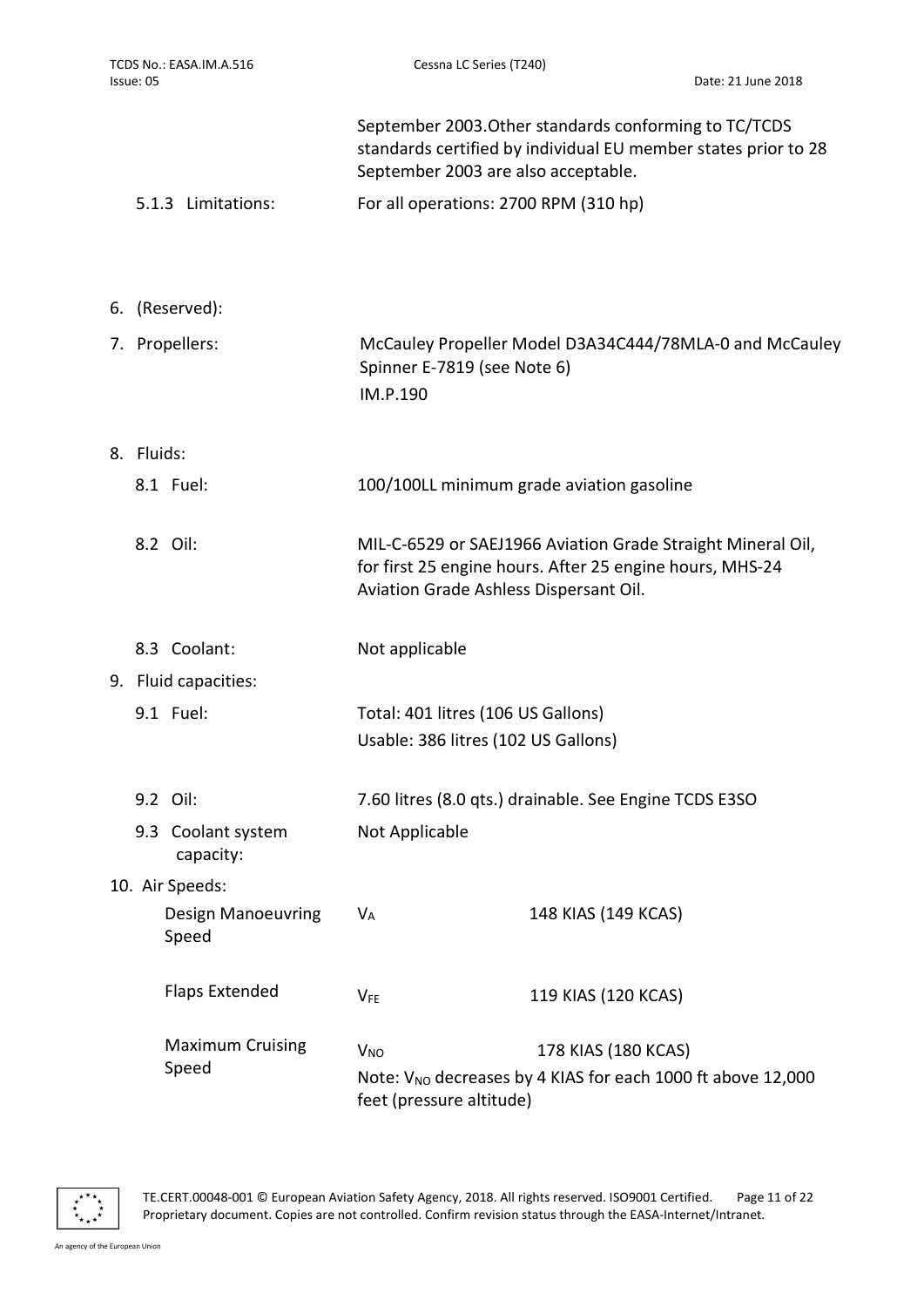| 11. Maximum Operating<br>Altitude:        | 4267.2 m (14,000 ft) MSL without FAA approved Oxygen system<br>installed.                 |
|-------------------------------------------|-------------------------------------------------------------------------------------------|
|                                           | 5486.5 m (18,000 ft) MSL with FAA approved Oxygen system<br>installed                     |
| 12. All weather Operations<br>Capability: | VFR Day, VFR Night, IFR<br>Flights into Known or Forecast Icing Conditions is prohibited. |

13. Maximum Weights:

| 1542 kg (3400 lbs) |
|--------------------|
| 1465 kg (3230 lbs) |
| 1542 kg (3400 lbs) |
|                    |

14. Centre of Gravity Range:

| <b>Forward Limits:</b>                     | Straight line variation from 2.6162 m (103 in.) aft for<br>datum at 1016.05 kg to 1133.98 kg (2240 to 2500<br>lbs.) then to 2.7178 m (107 in) aft of datum at<br>1542.21 kg (3400 lbs.).                                                              |  |  |
|--------------------------------------------|-------------------------------------------------------------------------------------------------------------------------------------------------------------------------------------------------------------------------------------------------------|--|--|
| <b>Aft Limits:</b>                         | 2.794 m (110 in.) aft of datum at 1133.98 kg to 1542.21 kg<br>(2500 to 3400 lbs.)                                                                                                                                                                     |  |  |
| 15. Datum:                                 | The forward edge of the wing saddle is located 2.465 m (97.05<br>inches) aft of the reference datum. Refer to the latest revision of<br>"LC42-550FG Airplane Maintenance Manual", Document No.<br>350MM02 or later version for detailed instructions. |  |  |
| 16. other limitations:                     | According approved AFM Supplement S10 (see Note 7)                                                                                                                                                                                                    |  |  |
| 17. Levelling Means:                       | Plumb target and plumb line hanger are located in the rear seat<br>area.                                                                                                                                                                              |  |  |
| 18. Minimum Flight Crew:                   | One (Pilot)                                                                                                                                                                                                                                           |  |  |
| 19. Maximum Passenger<br>Seating Capacity: | 3                                                                                                                                                                                                                                                     |  |  |
| 20. (Reserved):                            |                                                                                                                                                                                                                                                       |  |  |
| 21. Baggage/Cargo                          | 9.07 kg (20 lbs.) allowed on the hat shelf                                                                                                                                                                                                            |  |  |

TE.CERT.00048-001 © European Aviation Safety Agency, 2018. All rights reserved. ISO9001 Certified. Page 12 of 22 Proprietary document. Copies are not controlled. Confirm revision status through the EASA-Internet/Intranet.

 $\begin{array}{cc} \star^{\star\star}\star\\ \star\\ \star\\ \star\\ \star\\ \star\star\star\end{array}$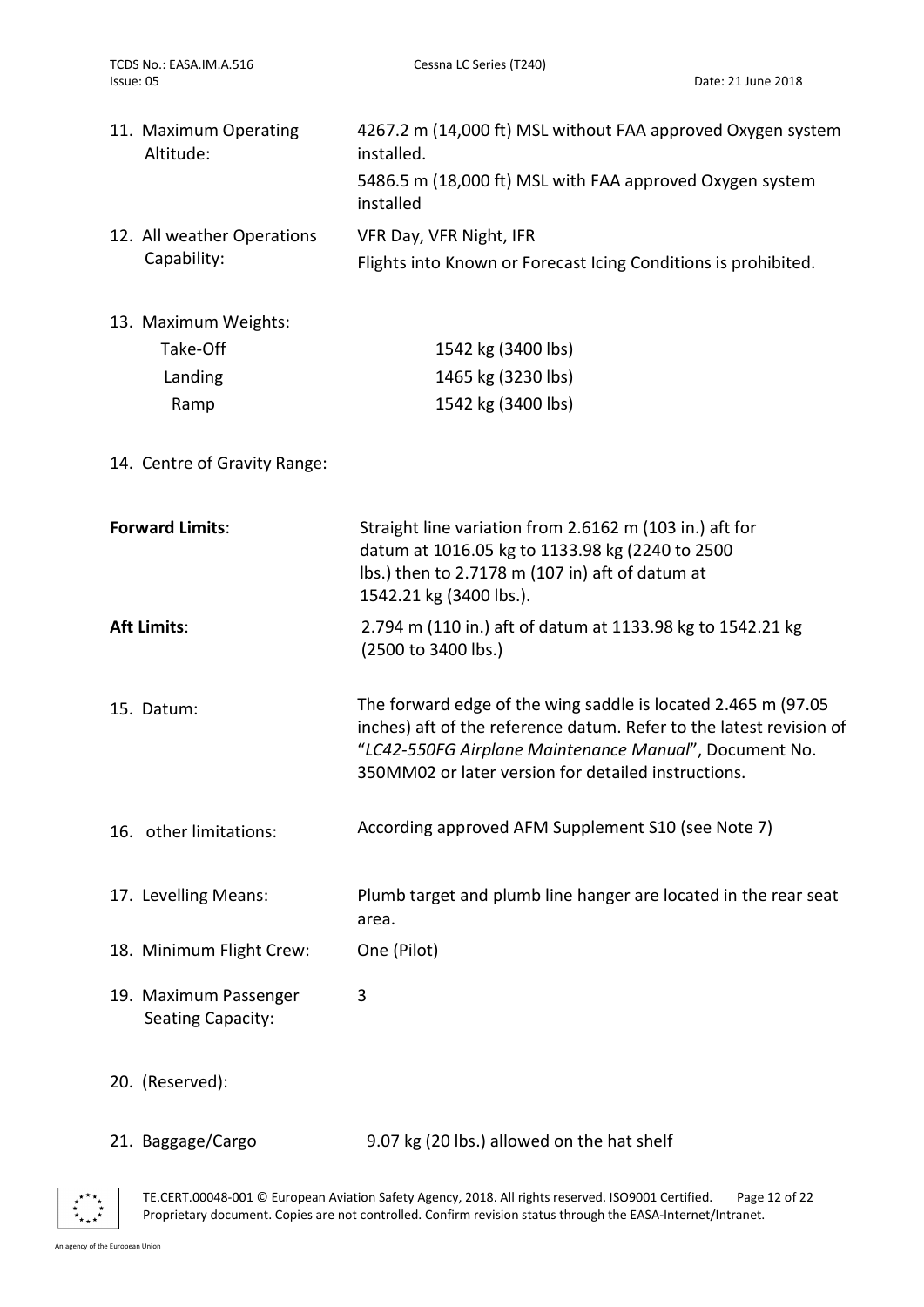| TCDS No.: EASA.IM.A.516<br>Issue: 05 | Cessna LC Series (T240)                      | Date: 21 June 2018       |  |
|--------------------------------------|----------------------------------------------|--------------------------|--|
| Compartments:                        | 54.43 kg (120 lbs.) total.                   |                          |  |
| Wheels and Tyres                     | Nose Wheel Tyre Size<br>Main Wheel Tyre Size | $5.00 - 5$<br>$6.00 - 6$ |  |
| 22. Component Operation<br>Time:     | Refer to Maintenance Manual                  |                          |  |

# 23. Additional Limitations: Airframe Life Limit: 25,200 flight hours.

# B.IV. Operating and Service Instructions

| 1. Airplane Flight Manual (AFM):      | Document No. RB050000 or RB050005 as appropriate<br>with the avionics package installed, latest approved<br>revision. The required equipment for various types of<br>operations is specified in Appendix A to Section 6. |
|---------------------------------------|--------------------------------------------------------------------------------------------------------------------------------------------------------------------------------------------------------------------------|
| 2. Airplane Maintenance Manual (AMM): | LC42-550FG Document No. 350MM02, latest                                                                                                                                                                                  |
| (Including Airworthiness Limitations) | revision                                                                                                                                                                                                                 |

# B.V. N/A

## B.VI. Notes:

The basic required equipment as prescribed in the applicable airworthiness regulations must be installed in the airplane for certification.

- NOTE 1: A current weight and balance report with a list of equipment included in the certified empty weight must be provided for each aircraft at the time of original airworthiness certification.
- NOTE 2: FAA Approved Pilot's Operating Handbook and FAA Approved Airplane Flight Manual (AFM/POH): latest approved revisions of Part No. RB050000 or RB050005 are applicable to the Model LC42-550FGThe Airplane must be operated according to the appropriate AFM or POH/AFM. Required placards are included in the AFM or POH/AFM.
- NOTE 3: Exterior colours are limited to those specified in the latest FAA approved revision to Chapter 4 of "LC42-550FG Airplane Maintenance Manual" Document No. 350MM02 or later version.



TE.CERT.00048-001 © European Aviation Safety Agency, 2018. All rights reserved. ISO9001 Certified. Page 13 of 22 Proprietary document. Copies are not controlled. Confirm revision status through the EASA-Internet/Intranet.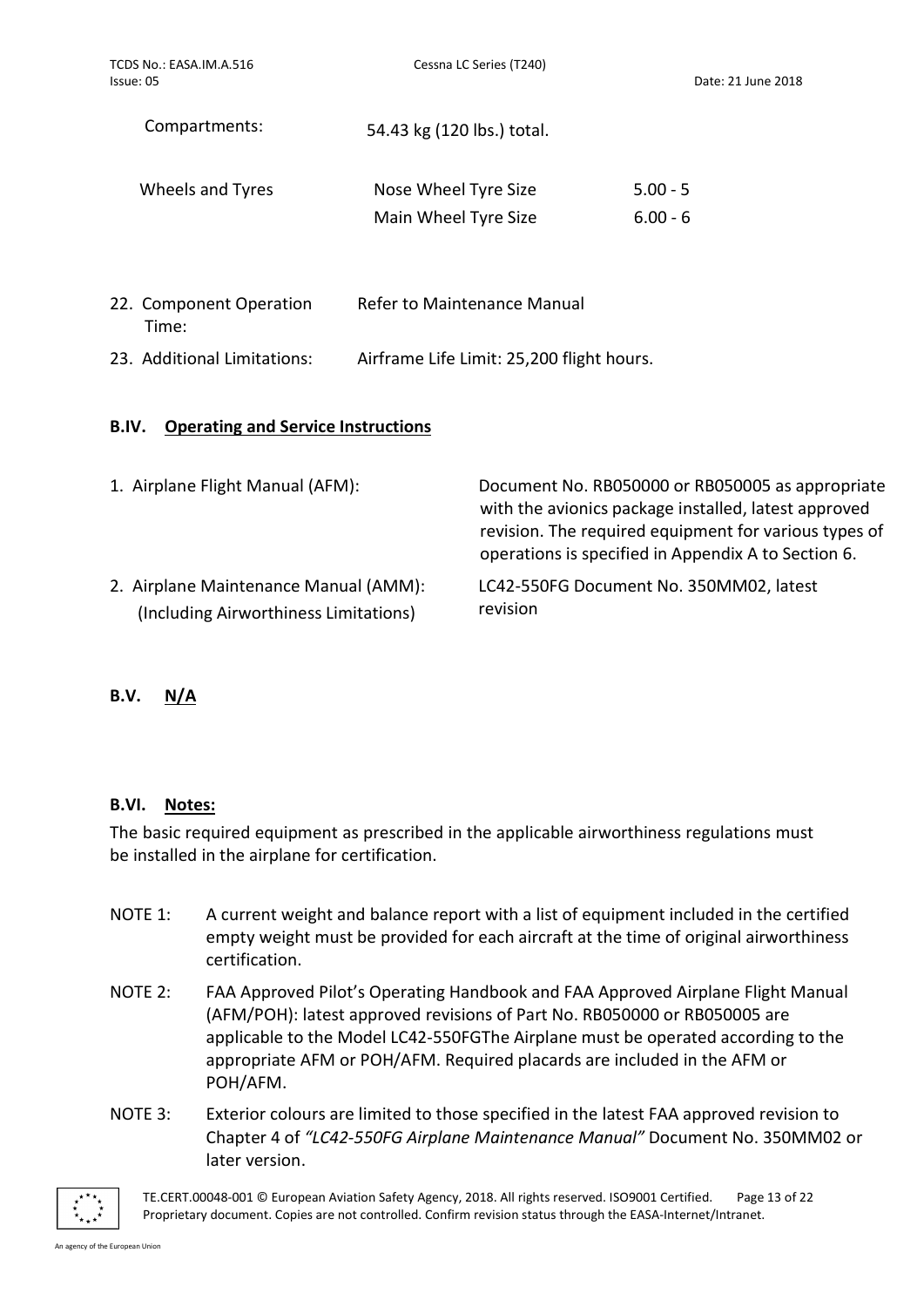- NOTE 4: Production Basis: Production Certificate No. PC-4 dated December 5, 2007 for serial numbers 411001 and up. Previous Production Certificate No. 719NM, dated November 1, 2005.
- NOTE 5: Major structural repairs must be accomplished by appropriate certified organization qualified to perform maintenance on composite aircraft structure, in accordance with approved Cessna Aircraft Manufacturing repair methods or other approved methods.. Material compatibility, environmental effects, strength, fatigue, lightning protection, and flutter must be addressed in any major structural repair.
- NOTE 6: Operation of the original installed Hartzell Propeller PHC-J3YF-1RF/F7691D-1 or PHC-J3YF-1RF/F7691DK-1 because of non-compliance to EASA Noise limit not allowed. Only propeller installations as the notified McCauley Propeller or other equivalent approved by EASA STCs are allowed
- NOTE 7: Operation only allowed iaw. approved AFM Supplement S10 and required placard for RTC: This aircraft complies with FAA requirement FAR 23.221(a)(2) for spin resistance which is retained and not recognized for European operation. Any spin entry manoeuvres, including intentional stalling, is prohibited.

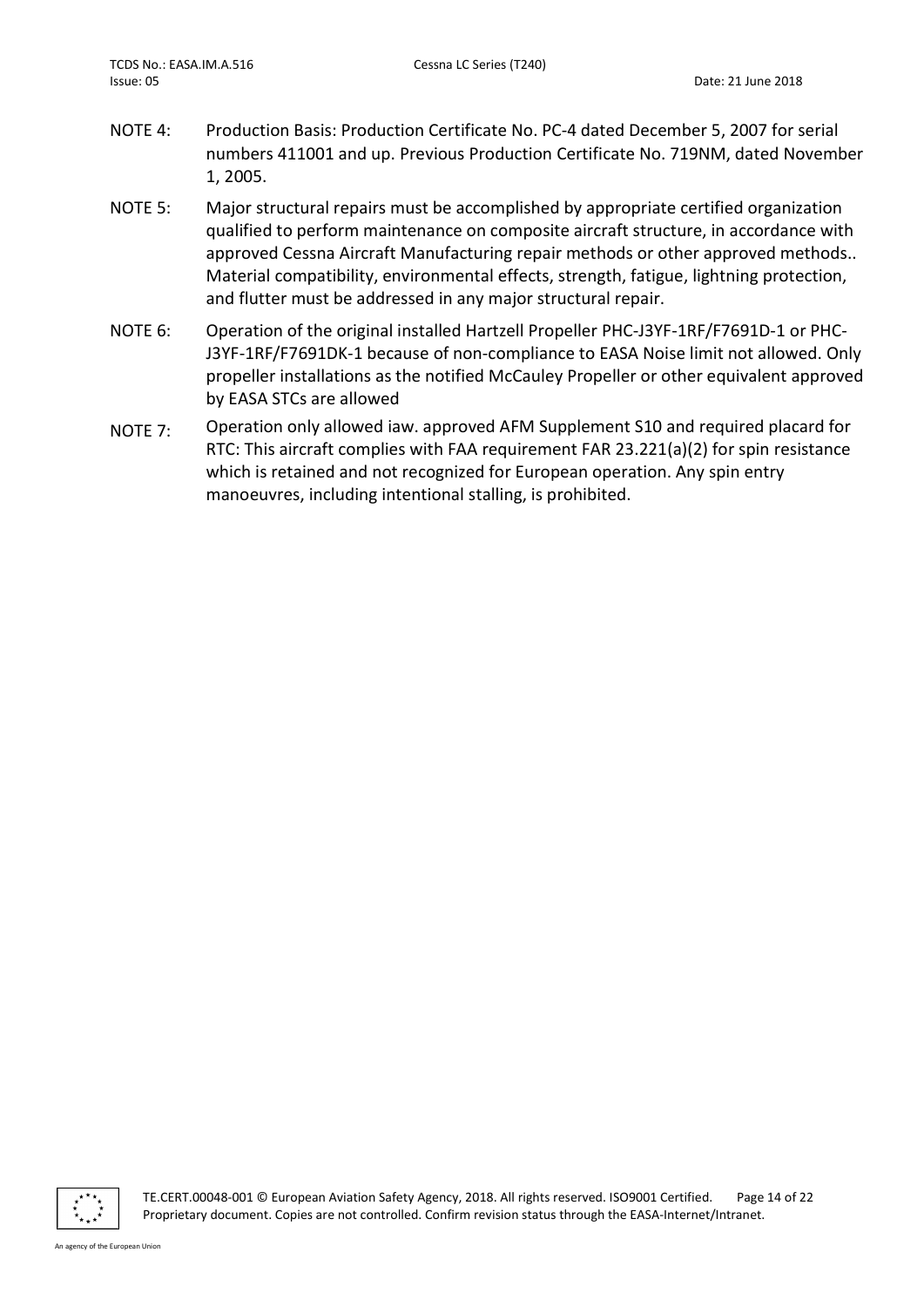# SECTION C: T240

### C.I. General

|    | 1. a) Type:                        | Cessna LC Series (T240)                                                                               |
|----|------------------------------------|-------------------------------------------------------------------------------------------------------|
|    | b) Model:                          | T240                                                                                                  |
|    | c) Variant:                        | N/A                                                                                                   |
|    | 2. Airworthiness Category:         | 14 CFR 23 Utility Category                                                                            |
|    | 3. Type Certificate Holder:        | Textron Aviation Inc.<br>One Cessna Boulevard<br>P.O. Box 7704<br>Wichita, Kansas 67277<br><b>USA</b> |
|    | 4. Manufacturer:                   | Textron Aviation Inc.<br>One Cessna Boulevard<br>P.O. Box 7704<br>Wichita, Kansas 67277<br><b>USA</b> |
|    | 5. Certification Application Date: | 19 November 2012                                                                                      |
| 6. | FAA Type Certification Date:       | 23 January 2013                                                                                       |
|    |                                    |                                                                                                       |

7. (Reserved)

### C.II. EASA Certification Basis

| 1. Reference Date for determining<br>the applicable requirements: | 15 September 2010                                  |
|-------------------------------------------------------------------|----------------------------------------------------|
| 2. Airworthiness Requirements:                                    | JAR 23, Amdt 1 dated 01 February 2001              |
|                                                                   | CS 23, Amdt 1 dated 12 February 2009 for CS23.1419 |

3. EASA Special Conditions:

CRI B-52 Human Factors – Integrated Avionics CRI F-52 Protection from Effects of High Intensity Radiated Fields (HIRF) CRI F-54 Protection from Effect of Lightning Strike - Indirect Effects

### 4. Deviations: None



TE.CERT.00048-001 © European Aviation Safety Agency, 2018. All rights reserved. ISO9001 Certified. Page 15 of 22 Proprietary document. Copies are not controlled. Confirm revision status through the EASA-Internet/Intranet.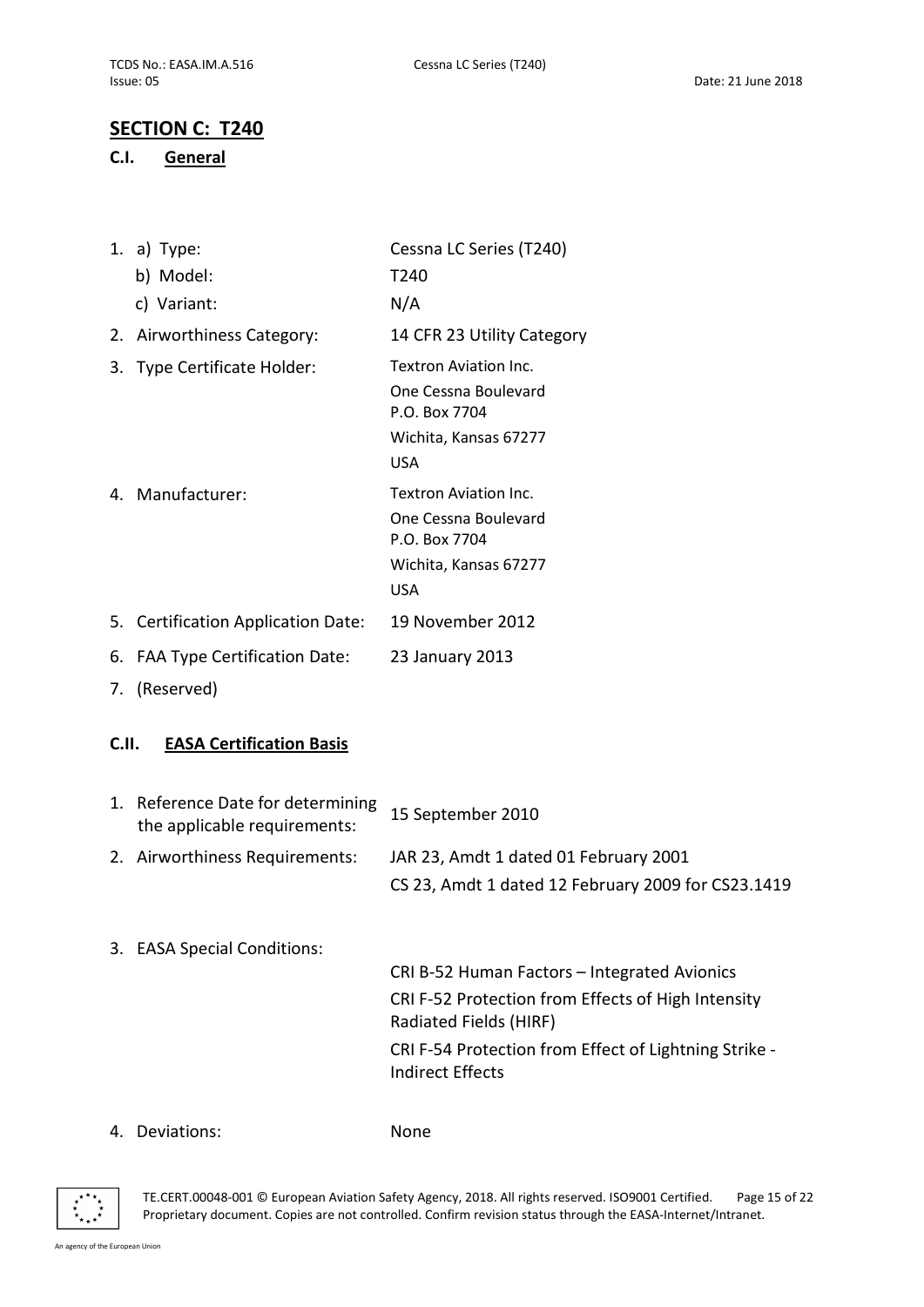| 5. Equivalent Safety<br>Findings: | <b>None</b>                                                                             |
|-----------------------------------|-----------------------------------------------------------------------------------------|
| 6. Environmental Standards:       | ICAO Annex 16, Volume I, Chapter 10, 10.4b<br>(further details refer to TCDSN.IM.A.516) |

# A.III. Technical Characteristics and Operational Limitations

|    | 1. Type Design Definition: | "Airplane Assy, Turbo" Drawing N° 2800000-1, latest FAA approved<br>Revision                                                                                                                                                                                                                                                                |
|----|----------------------------|---------------------------------------------------------------------------------------------------------------------------------------------------------------------------------------------------------------------------------------------------------------------------------------------------------------------------------------------|
|    | 2. Description:            | Single-engine, composite, four-place, low wing airplane, fixed tricycle<br>landing gear, G2000 suite                                                                                                                                                                                                                                        |
|    | 3. Equipment:              | See Original delivery documents,                                                                                                                                                                                                                                                                                                            |
|    |                            | For Minimum Equipment List refer to AFM                                                                                                                                                                                                                                                                                                     |
|    | 4. Dimensions:             |                                                                                                                                                                                                                                                                                                                                             |
|    | Span                       | 10.9 m $(35.8 \text{ ft})$                                                                                                                                                                                                                                                                                                                  |
|    | Length                     | 7.68 m $(25.2 \text{ ft.})$                                                                                                                                                                                                                                                                                                                 |
|    | Height                     | $2.74$ m (9.0 ft)                                                                                                                                                                                                                                                                                                                           |
|    | Wing Area                  | 13.1 sq.m (141.2 ft <sup>2</sup> )                                                                                                                                                                                                                                                                                                          |
| 5. | Engine:                    |                                                                                                                                                                                                                                                                                                                                             |
|    | 5.1.1 Model:               | Teledyne Continental TSIO-550-C                                                                                                                                                                                                                                                                                                             |
|    | 5.1.2 Type Certificate:    | The EASA Engine Type Certificate standard includes that of FAA<br>TCDS E5SO, based on individual EU member state acceptance or<br>certification of this standard prior to 28 September 2003; Other<br>standards conforming to TC/TCDS standards certified by individual<br>EU member states prior to 28 September 2003 are also acceptable. |
|    | 5.1.3 Limitations:         | For all operations: 2600 RPM (310 hp)                                                                                                                                                                                                                                                                                                       |
|    |                            |                                                                                                                                                                                                                                                                                                                                             |

### 6. (Reserved):

TE.CERT.00048-001 © European Aviation Safety Agency, 2018. All rights reserved. ISO9001 Certified. Page 16 of 22 Proprietary document. Copies are not controlled. Confirm revision status through the EASA-Internet/Intranet.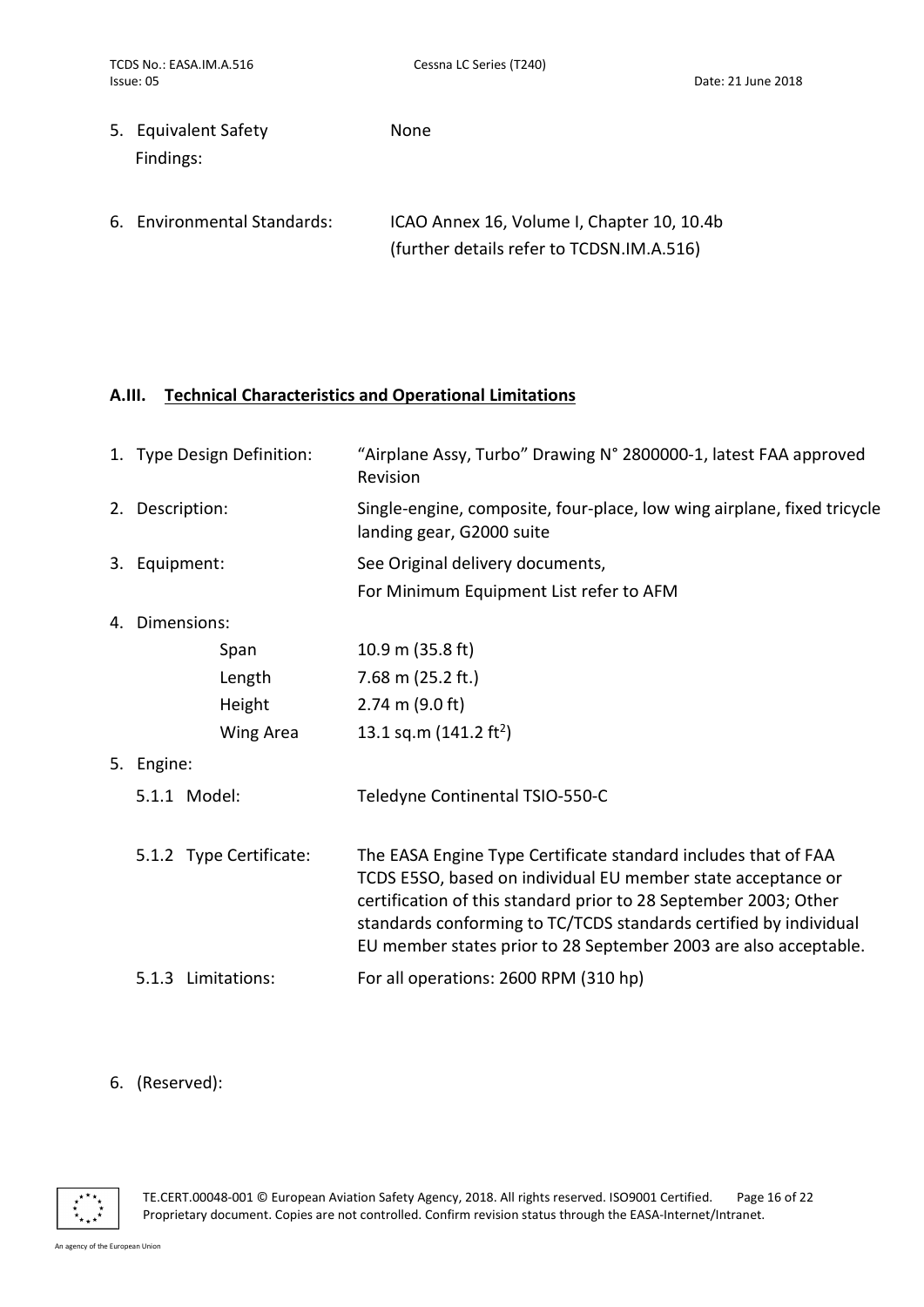|  |            | 7. Propellers:                     | Hartzell Model HC-H3YF-1RF/F7693DF or HC-H3YF-1RF/F7693DFK.<br>Hartzell Spinner Assembly, Part No. C-6446-1 |                                                                                                                                                                                                                                                                                                                                        |
|--|------------|------------------------------------|-------------------------------------------------------------------------------------------------------------|----------------------------------------------------------------------------------------------------------------------------------------------------------------------------------------------------------------------------------------------------------------------------------------------------------------------------------------|
|  |            |                                    | acceptable.                                                                                                 | The EASA Propeller Type Certification standard includes that of<br>FAA TC P35EA, based on individual EU member state acceptance<br>or certification of this standard prior to 28 September 2003; Other<br>standards conforming to TC/TCDS standards certificated by<br>individual EU member States prior to 28 September 2003 are also |
|  |            |                                    | Or                                                                                                          |                                                                                                                                                                                                                                                                                                                                        |
|  |            |                                    | McCauley Model D3A34C447/78MLB-0<br>EASA.IM.P.190                                                           |                                                                                                                                                                                                                                                                                                                                        |
|  |            |                                    |                                                                                                             | Maximum Diameter: not over 1.98 m (78.0 in.) Minimum<br>Diameter: not under 1.96 m (77.0 in. Number of Blades: 3<br>Need to also list McCauley listed on page 10 of FAA TCDS                                                                                                                                                           |
|  | 8. Fluids: |                                    |                                                                                                             |                                                                                                                                                                                                                                                                                                                                        |
|  |            | 8.1 Fuel:                          |                                                                                                             | 100/100LL minimum grade aviation gasoline                                                                                                                                                                                                                                                                                              |
|  |            | 8.2 Oil:                           | Grade Ashless Dispersant Oil.                                                                               | MIL-C-6529 or SAEJ1966 Aviation Grade Straight Mineral Oil, for<br>first 25 engine hours. After 25 engine hours, MHS-24 Aviation                                                                                                                                                                                                       |
|  |            | 8.3 Coolant:                       | Not applicable                                                                                              |                                                                                                                                                                                                                                                                                                                                        |
|  |            | 9. Fluid capacities:               |                                                                                                             |                                                                                                                                                                                                                                                                                                                                        |
|  |            | 9.1 Fuel:                          | Total: 401 litres (106 US Gallons)<br>Usable: 386 litres (102 US Gallons)                                   |                                                                                                                                                                                                                                                                                                                                        |
|  |            | 9.2 Oil:                           |                                                                                                             | 7.6 litres (8.0 qts.) drainable. See FAA Engine TCDS E5SO                                                                                                                                                                                                                                                                              |
|  |            | 9.3 Coolant system<br>capacity:    | Not Applicable                                                                                              |                                                                                                                                                                                                                                                                                                                                        |
|  |            | 10. Air Speeds:                    |                                                                                                             |                                                                                                                                                                                                                                                                                                                                        |
|  |            | <b>Design Manoeuvring</b><br>Speed | V <sub>A</sub>                                                                                              | 158 KIAS (162 KCAS)                                                                                                                                                                                                                                                                                                                    |
|  |            | <b>Flaps Extended</b>              | $V_{FE}$                                                                                                    | 117 KIAS (120 KCAS)                                                                                                                                                                                                                                                                                                                    |



TE.CERT.00048-001 © European Aviation Safety Agency, 2018. All rights reserved. ISO9001 Certified. Page 17 of 22 Proprietary document. Copies are not controlled. Confirm revision status through the EASA-Internet/Intranet.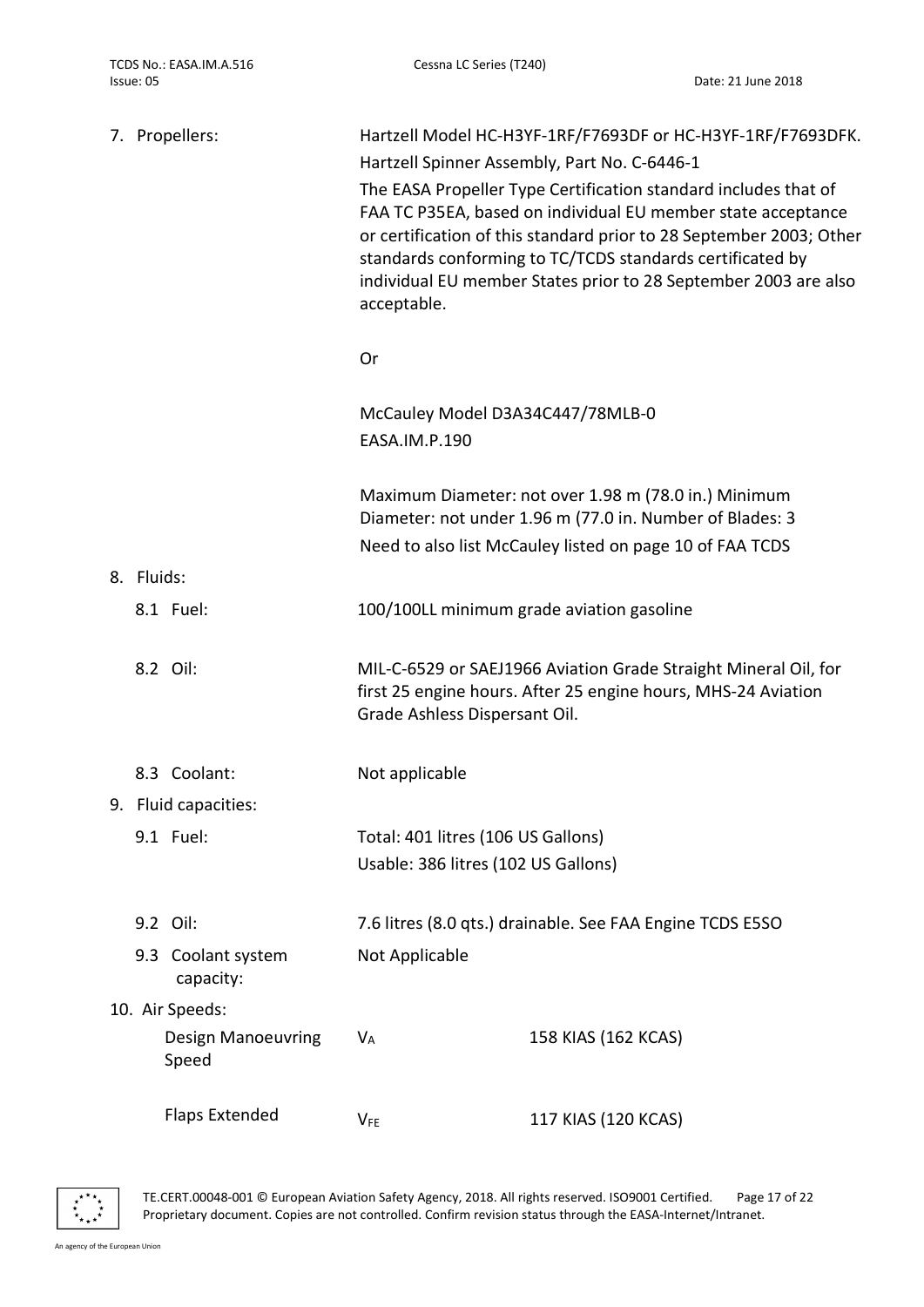| TCDS No.: EASA.IM.A.516<br>Issue: 05                | Cessna LC Series (T240)                                                                                                                                                       | Date: 21 June 2018                                                                                                                                                                                                                                  |
|-----------------------------------------------------|-------------------------------------------------------------------------------------------------------------------------------------------------------------------------------|-----------------------------------------------------------------------------------------------------------------------------------------------------------------------------------------------------------------------------------------------------|
| <b>Maximum Cruising</b><br>Speed                    | $V_{NO}$                                                                                                                                                                      | 181 KIAS (185 KCAS)                                                                                                                                                                                                                                 |
| 11. Maximum Operating<br>Altitude:                  | installed.<br>5486.4 m (18,000 ft) MSL or                                                                                                                                     | 4267.2 m (14,000 ft) MSL without FAA approved Oxygen system<br>7620 m (25,000 ft) MSL with FAA approved Oxygen system installed                                                                                                                     |
| 12. Allweather Operations<br>Capability:            | VFR Day, VFR Night, IFR<br>FIKI (NOTE 6)                                                                                                                                      |                                                                                                                                                                                                                                                     |
| 13. Maximum Weights:<br>Take-Off<br>Landing<br>Ramp | 1633 kg (3600 lbs)<br>1551 kg (3420 lbs)<br>1633 kg (3600 lbs)                                                                                                                |                                                                                                                                                                                                                                                     |
| 14. Centre of Gravity Range:                        |                                                                                                                                                                               |                                                                                                                                                                                                                                                     |
| <b>Forward Limits:</b>                              | Straight line variation from 2.667 m (105 inc) aft for datum at<br>1179.34 kg to 1315.42 kg (2600 to 2900 lbs.) to 2.763 m (108.8<br>in) aft of datum at 1633 kg (3600 lbs.). |                                                                                                                                                                                                                                                     |
| <b>Aft Limits:</b>                                  | 3600 lbs.)                                                                                                                                                                    | 2.8448 m (112 in.) aft of datum at 1315.42 kg to 1633 kg (2900 to                                                                                                                                                                                   |
| 15. Datum:                                          | instructions.                                                                                                                                                                 | The forward edge of the wing saddle is located 2.465 m (97.05<br>inches) aft of the reference datum. Refer to the latest revision of<br>Model LC41-550FG/T240 Airplane Maintenance Manual",<br>Document No. 400MM02 or later revisions for detailed |
| 16. (Reserved):                                     |                                                                                                                                                                               |                                                                                                                                                                                                                                                     |
| 17. Levelling Means:                                | area.                                                                                                                                                                         | Plumb target and plumb line hanger are located in the rear seat                                                                                                                                                                                     |
| 18. Minimum Flight Crew:                            | One (Pilot)                                                                                                                                                                   |                                                                                                                                                                                                                                                     |
| 19. Maximum Passenger<br><b>Seating Capacity:</b>   | 3                                                                                                                                                                             |                                                                                                                                                                                                                                                     |

# 20. (Reserved):

TE.CERT.00048-001 © European Aviation Safety Agency, 2018. All rights reserved. ISO9001 Certified. Page 18 of 22 Proprietary document. Copies are not controlled. Confirm revision status through the EASA-Internet/Intranet.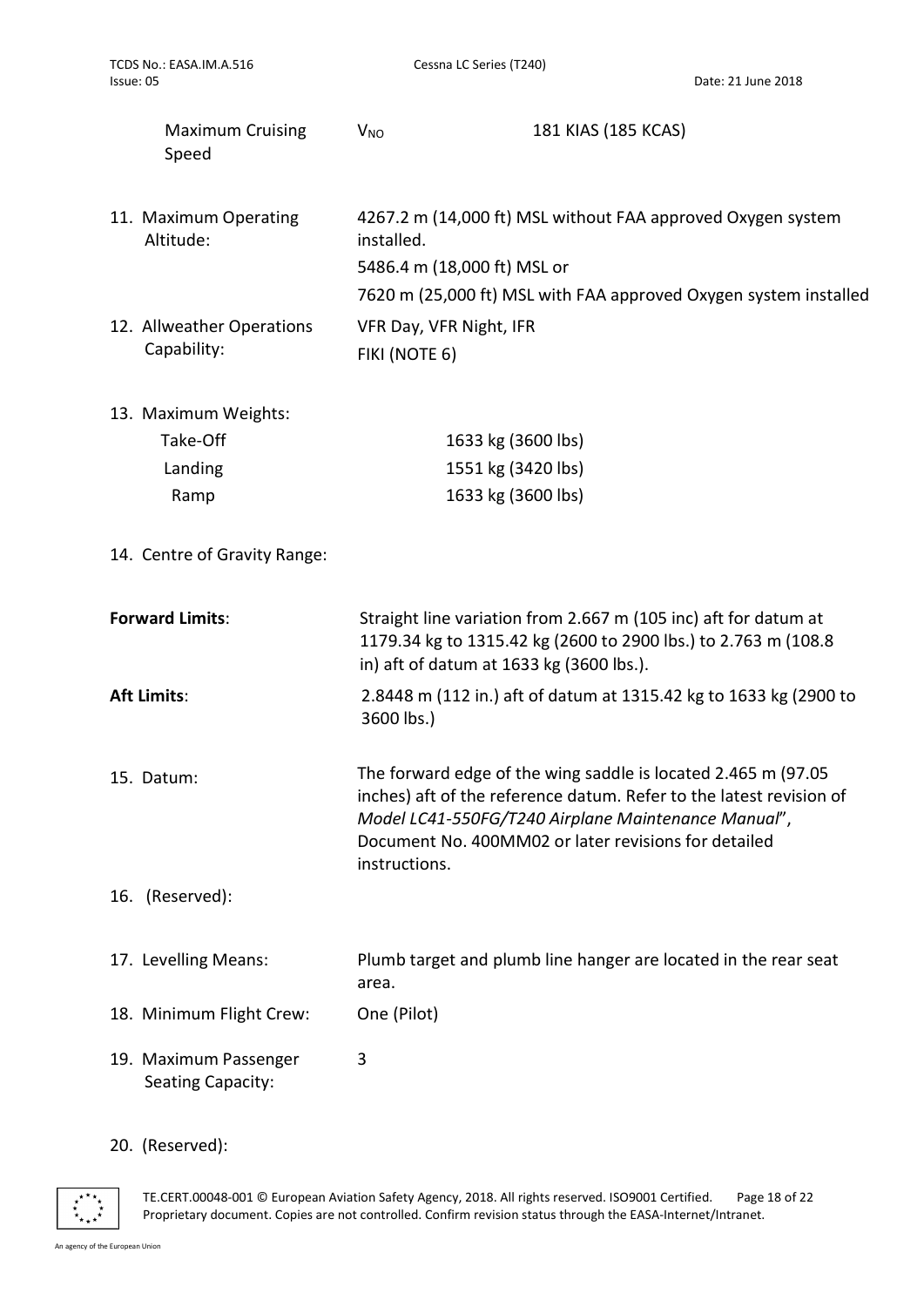Date: 21 June 2018

| 21. Baggage/Cargo | 9.07 kg (20 lbs.) allowed on the hat shelf |            |  |
|-------------------|--------------------------------------------|------------|--|
| Compartments:     | 54.43 kg (120 lbs.) total.                 |            |  |
| Wheels and Tyres  | Nose Wheel Tyre Size                       | $5.00 - 5$ |  |
|                   | Main Wheel Tyre Size                       | $6.00 - 6$ |  |
|                   |                                            |            |  |

| 22. Component Operation<br>Time: | Refer to Maintenance Manual               |
|----------------------------------|-------------------------------------------|
| 23. Additional Limitations:      | Airframe Life Limit: 25,200 flight hours. |

### A.IV. Operating and Service Instructions

| 1. Airplane Flight Manual (AFM):                                               | AFM (T240POH02) with T240 Serials (T240 2001<br>and On)                                                                                                                                                                                                                                                               |
|--------------------------------------------------------------------------------|-----------------------------------------------------------------------------------------------------------------------------------------------------------------------------------------------------------------------------------------------------------------------------------------------------------------------|
|                                                                                | Airplane Serial Numbers 002001 and On (7620 M<br>i.e. 25,000 ft MSL max. operating altitude): The<br>latest FAA Approved Revision of "Pilots Operating<br>Handbook and Flight Manual", Document no.<br>T240POH02) or RC050005 as appropriate for the<br>avionics package installed when the airplane was<br>produced. |
|                                                                                | The required equipment for various types of<br>operations is specified in Appendix A of Section 6<br>of the latest FAA Approved Revision of<br>Documents RC050000, RC050002 or RC050005<br>(as required above).                                                                                                       |
| 2. Airplane Maintenance Manual (AMM):<br>(Including Airworthiness Limitations) | Model LC41-550FG/T240 Maintenance<br>Manual Document No. 400MM02, latest<br>revision                                                                                                                                                                                                                                  |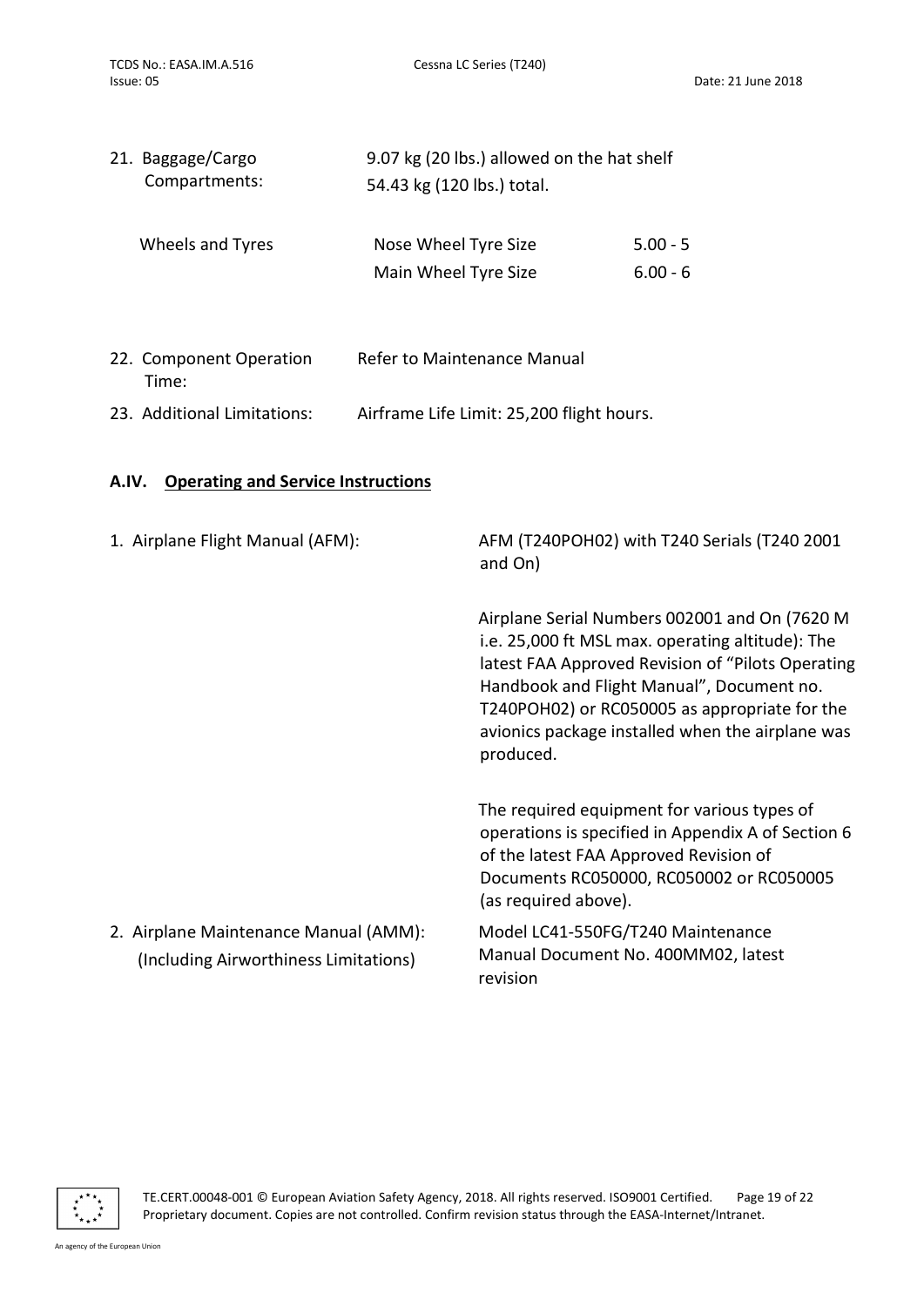### A.V. N/A

### A.VI. Notes:

The basic required equipment as prescribed in the applicable airworthiness regulations must be installed in the airplane for certification.

- NOTE 1: A current weight and balance report with a list of equipment included in the certified empty weight must be provided for each aircraft at the time of original airworthiness certification.
- NOTE 2: FAA Approved Pilot's Operating Handbook and FAA Approved Airplane Flight Manual (AFM/POH): Part No. T240POH02or later FAA approved revisions are applicable to the ModelT240. The Airplane must be operated according to the appropriate AFM or POH/AFM. Required placards are included in the AFM or POH/AFM.
- NOTE 3: Exterior colours are limited to those specified in the latest FAA approved revision to Chapter 4 of "LC41-550FG/T240 Airplane Maintenance Manual" Document No. 400MM02, latest version.
- NOTE 4: Production Basis: Production Certificate No. PC-4 dated December 5, 2007 for serial numbers 002001 and up. Previous Production Certificate No. 719NM, dated November 1, 2005.
- NOTE 5 Major structural repairs must be accomplished by an appropriate FAA certified person qualified to perform maintenance on composite aircrafts structure, using materials and processes in accordance with the FAA approved Cessna Aircraft Company "LC-550FG series Structural Repair Manual", Document no. 30/40SR00 or later revision, or other methods approved by the FAA. Material compatibility, environmental effects, strength, fatigue, lightening protection and flutter must be addressed in any major structural repair.
- NOTE 6 Compliance with ice protection has been demonstrated iaw. CS 23.1419 when ice protection equipment is installed iaw. airplane equipment list and is operated per approved POH and AFM. Minimum speeds in icing conditions iaw. accepted FAA letter 10605 Docket N° FAA-2012-0822 and outlined in T240PHCUS-S04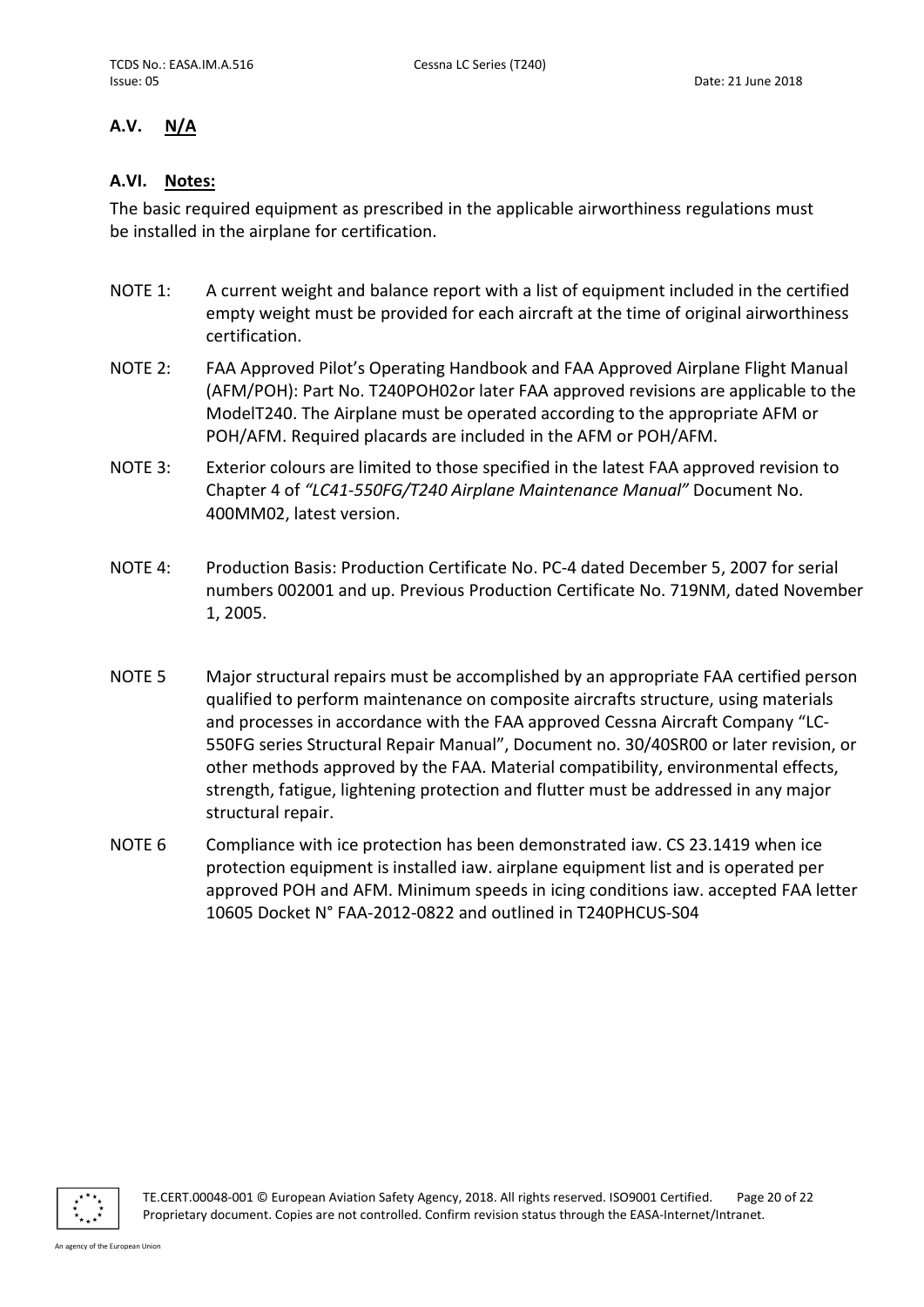### ADMINISTRATIVE SECTION

### I. Acronyms

- A.C. Advisory Circular
- A.D. Airworthiness Directives
- AFM Airplane Flight Manual
- C.G. Centre of Gravity
- CFR Code of Federal Regulations
- CRI Certification Review Items
- CS Certification Specifications
- EASA European Aviation Safety Agency
- EFIS Electronic Flight Information System
- EU European Union
- F.S. Frame Status
- FAA Federal Aviation Administration

FADEC – Full Authority Digital Engine Control

- FC Flight Crew
- FT Feet
- GAL Gallons
- ICAO International Civil Aviation Organization
- IFR Instrument Flight Rules
- KCAS Knots Calibrated Air Speed
- KG Kilo Grams
- KIAS Knots Indicated Air Speed
- LBS Pounds
- L.E. Leading Edge
- MAC Mean Aerodynamic Chord
- MIL Military Standard
- MMEL Master Minimum Equipment List
- N.A.A. National Aviation Authority
- OSD Operational Suitability Data
- RVSM Reduced Vertical Separation Minimum
- S.B. Service Bulletin
- T.O. Take Off
- TC Type Certificate
- TCDS Type Certificate Data Sheet
- TCDSN Type Certificate Data Sheet Noise.
- TSO Technical Standards Order
- VFR Visual Flight Rules



TE.CERT.00048-001 © European Aviation Safety Agency, 2018. All rights reserved. ISO9001 Certified. Page 21 of 22 Proprietary document. Copies are not controlled. Confirm revision status through the EASA-Internet/Intranet.